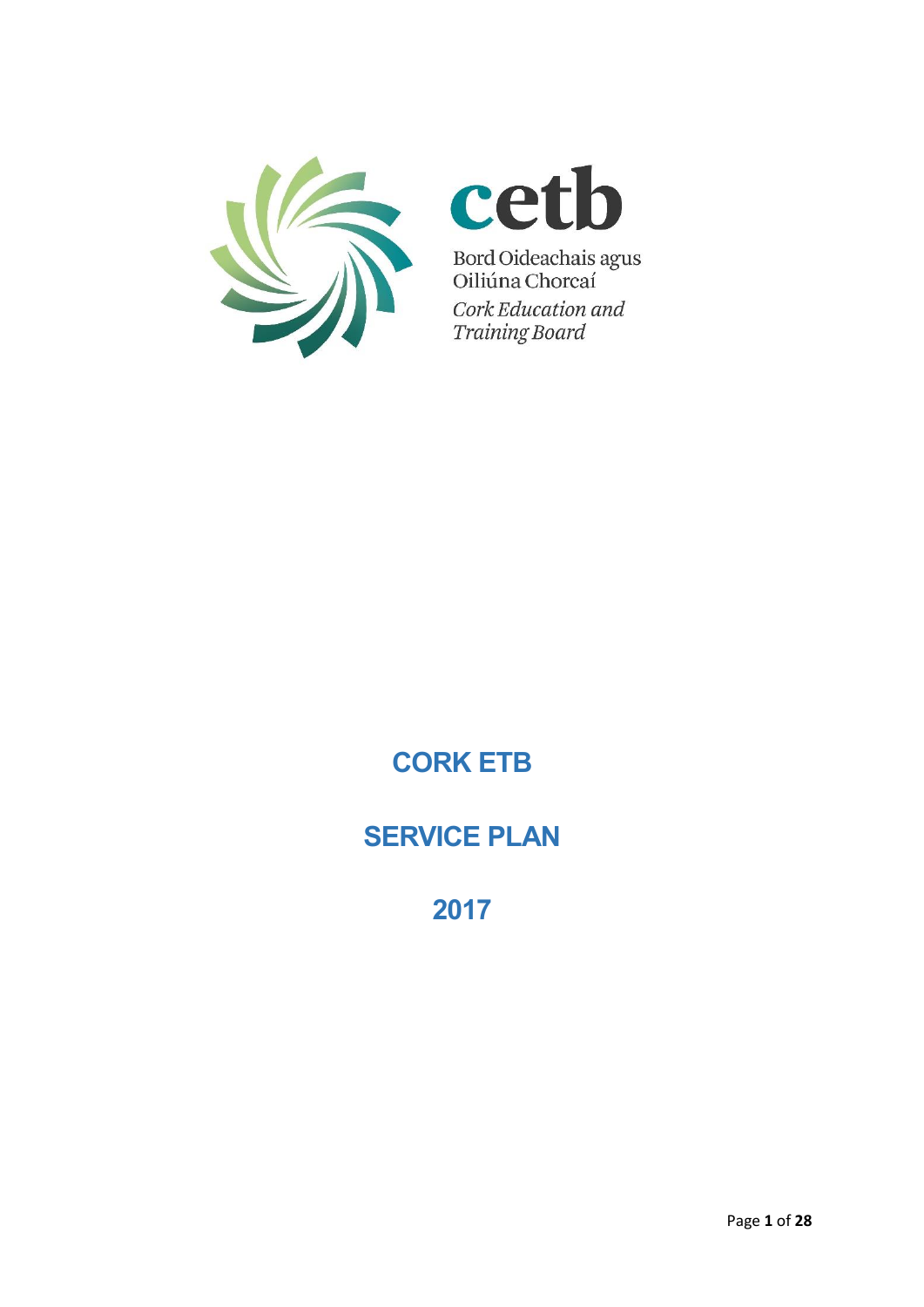# **Table of Contents**

| Projected Enrolments in Recognised Post Primary Schools per Programme for September 201712 |
|--------------------------------------------------------------------------------------------|
|                                                                                            |
|                                                                                            |
|                                                                                            |
|                                                                                            |
|                                                                                            |
|                                                                                            |
|                                                                                            |
|                                                                                            |
|                                                                                            |
|                                                                                            |
|                                                                                            |
|                                                                                            |
|                                                                                            |
|                                                                                            |
|                                                                                            |
|                                                                                            |
|                                                                                            |
|                                                                                            |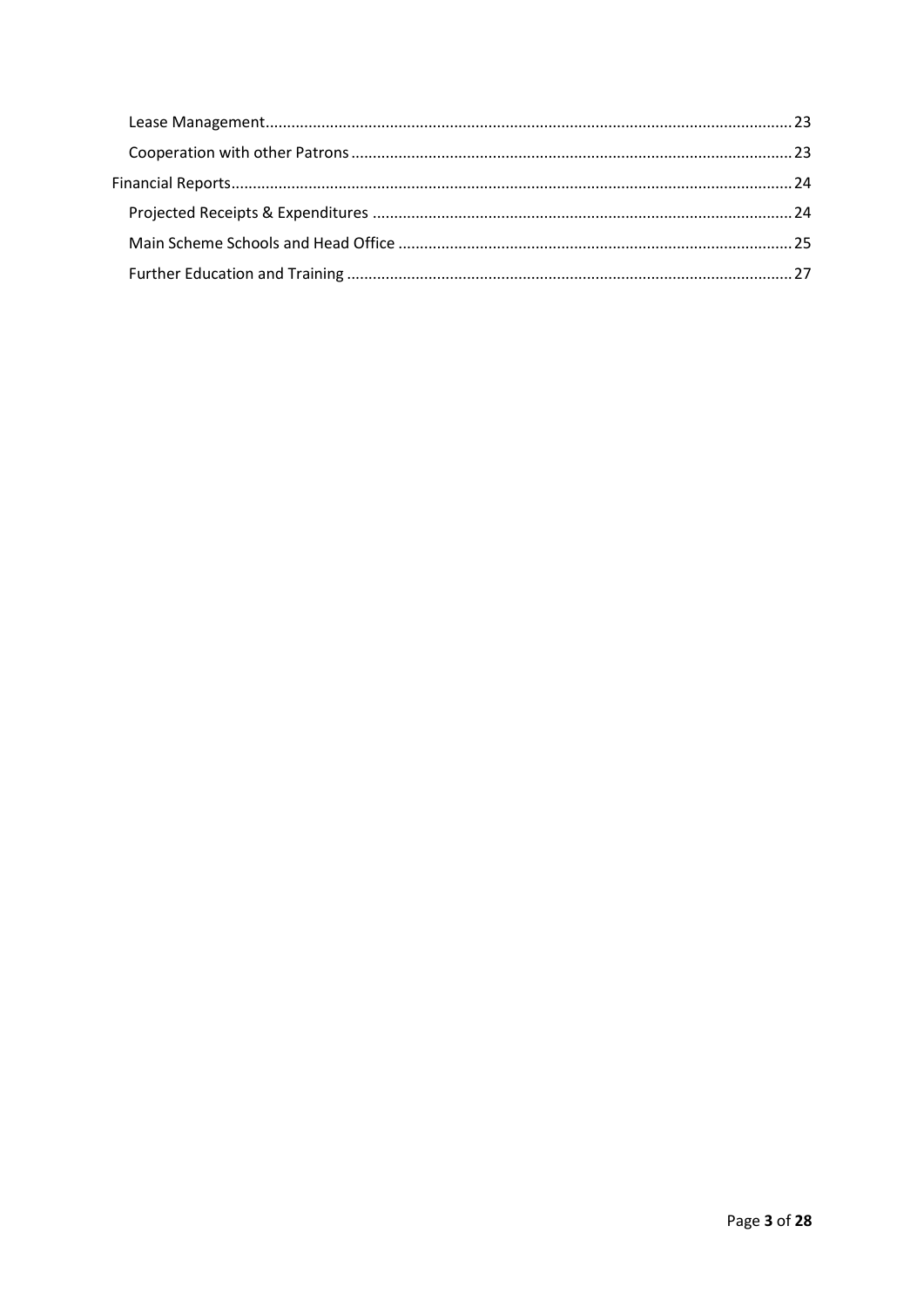# <span id="page-3-0"></span>**Foreword by the Chief Executive of Cork ETB**

This Service Plan describes the activities to be undertaken by Cork ETB for 2017. The range of services provided is extensive and reflects the multi-cultural and growing population of the region. According to census results released by the Central Statistics Office, the population of Cork rose by 4.6% in the five years between 2011 and 2016. This increase in population means that Cork ETB must adapt and develop its services and provision to provide responsive and relevant education and training services to meet the needs of a changed and changing population that currently stands at 542,868 residents.

Cork ETB's approach to service provision is premised on meeting the needs of the learner as an individual and a member of their community and wider society. Cork ETB delivers high quality education and training options to meet these needs, and is responsive to employer requirements and the priorities set by Government. The breadth and scope of our services to the Learner, Community and Industry is testament to the ability of Cork ETB to plan, provide, co-ordinate and review appropriate and relevant education and training programmes.

The overall budget for Cork ETB is reflective of the scale and range of provision which is supported by the engagement of over 3,500 staff, the majority of whom are teachers, tutors or instructors. These frontline staff are supported by administrative, caretaking and cleaning staff who provide the support necessary to ensure and efficient, effective and accountable service for learners.

I want to acknowledge the continuing commitment of all staff who ensure through their endeavours on a daily basis that Cork ETB continues to grow and to be an educator of choice for the people of Cork.

Mr. Timothy Owens

Chief Executive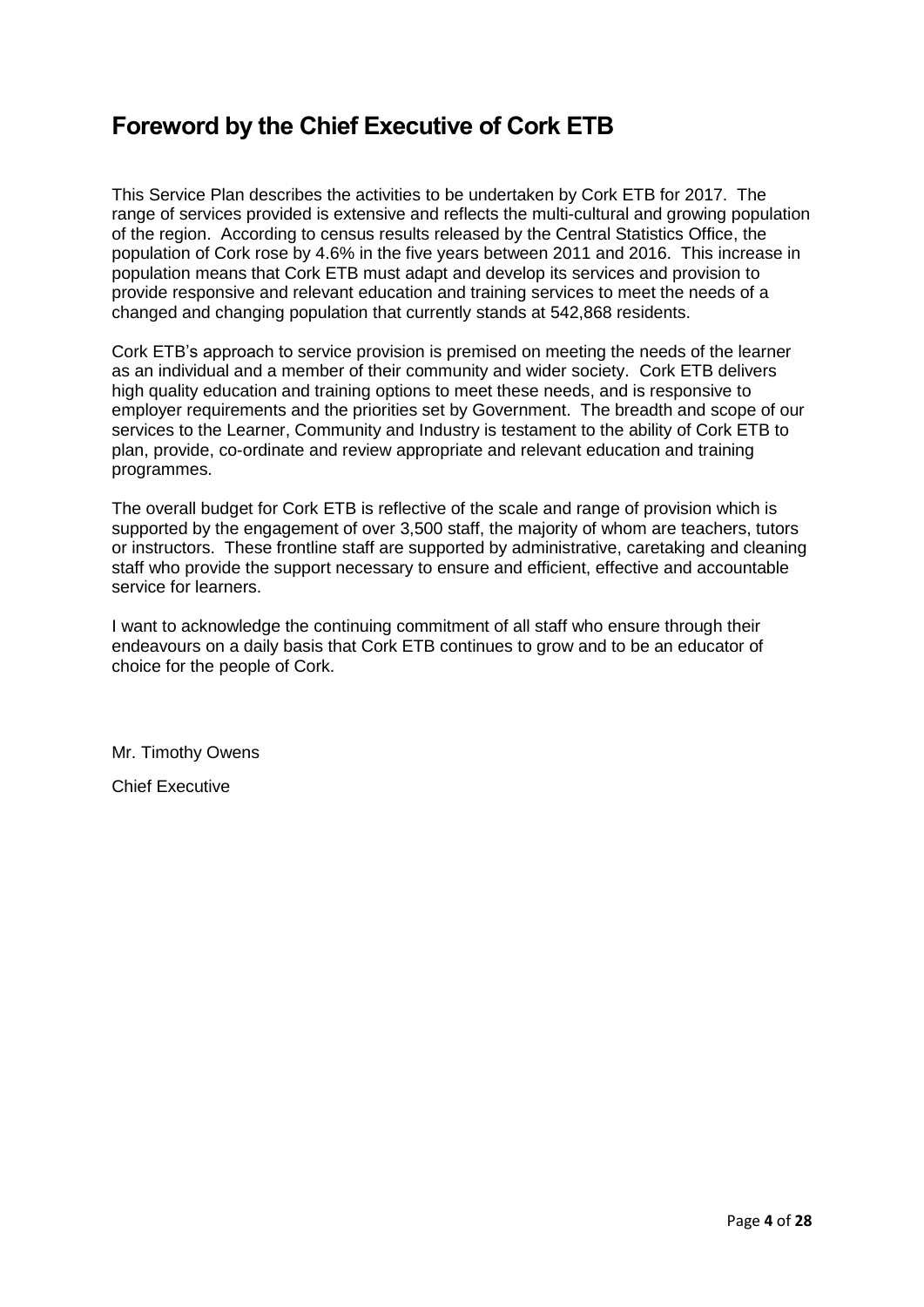# <span id="page-4-0"></span>**National Overview of Education & Training Boards**

ETBs are statutory authorities which have responsibility for education and training, youth work and a range of other statutory functions. ETBs manage and operate second-level schools, further education colleges, multi-faith community national schools and a range of adult and further education centres delivering education and training programmes. The general functions of an Education and Training Board are set out in the Education and Training Boards Act 2013.

## <span id="page-4-1"></span>Geographical Structure

There are a total of sixteen (16) ETB's throughout the country configured as follows;

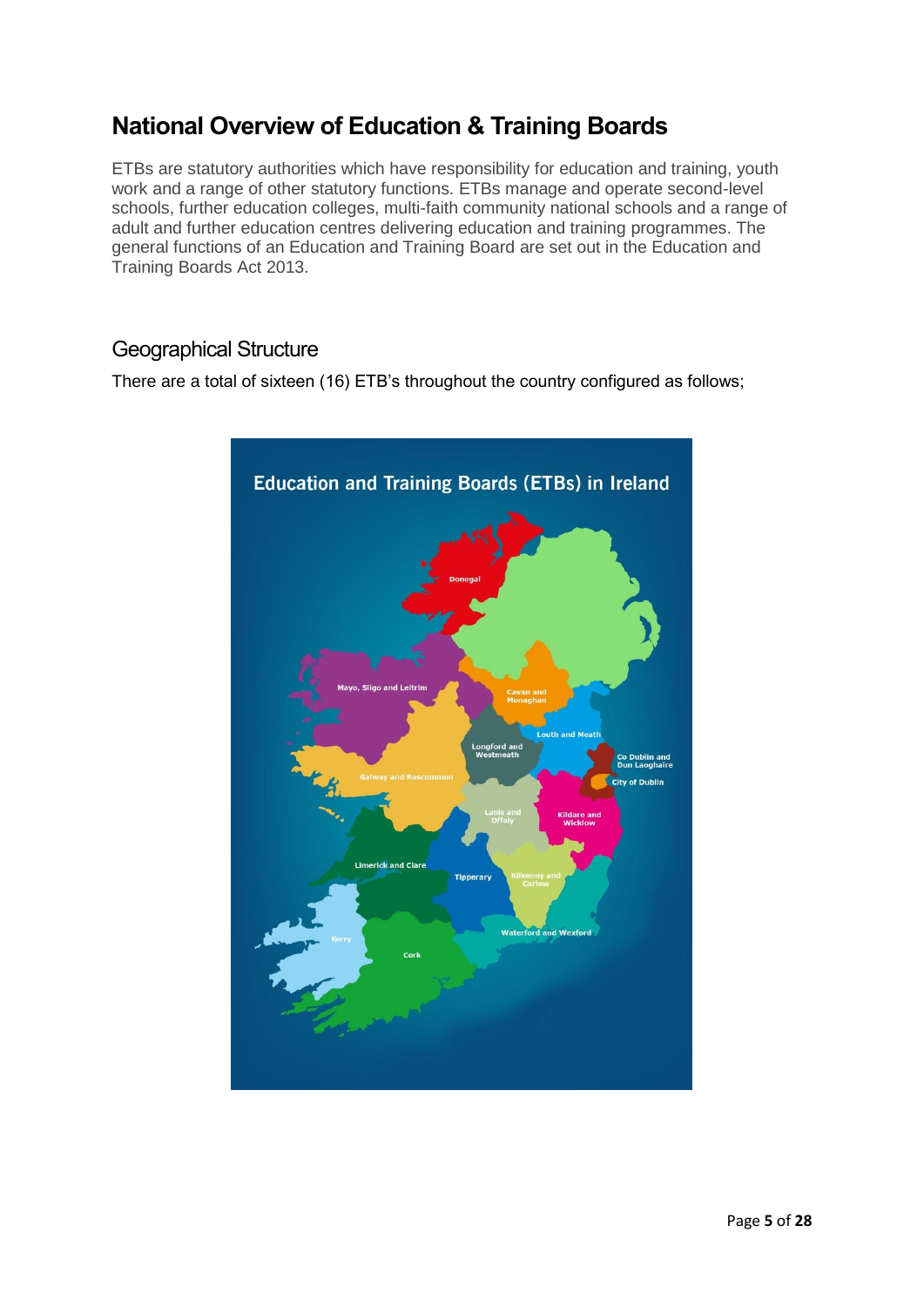# <span id="page-5-0"></span>Primary Education

ETBs are patrons of a number of community national schools. Founded in local communities, these schools are child-centred, inclusive, multi-belief, State supported schools which strive to provide a high quality primary education for every child in line with the Primary School Curriculum and guidelines laid down by the Department of Education and Skills.

# <span id="page-5-1"></span>Post Primary Education

ETBs manage one third of all second level schools in the country, providing post-primary education for over 100,000 students. They operate inclusive enrolment policies or multidenominational and cater for pupils of all abilities and backgrounds.

## <span id="page-5-2"></span>Further Education & Training

ETBs provide further education and training programmes for over 200,000 adults annually. Services are delivered through fulltime and part-time programmes in Further Education Colleges, Training Centres, Youthreach Centres and local and community settings.

#### <span id="page-5-3"></span>Youth Services

ETB's, through their Youth Services, deliver and supports a range of programmes for young people, funded by the Department of Children and Youth affairs, and delivered in collaboration with Youth Organisations.

## <span id="page-5-4"></span>ETBI (Education & Training Boards Ireland)

ETBI is the national representative body for member ETBs and negotiates on behalf of the ETB sector at various fora both within the education sector, the wider public service and at EU level.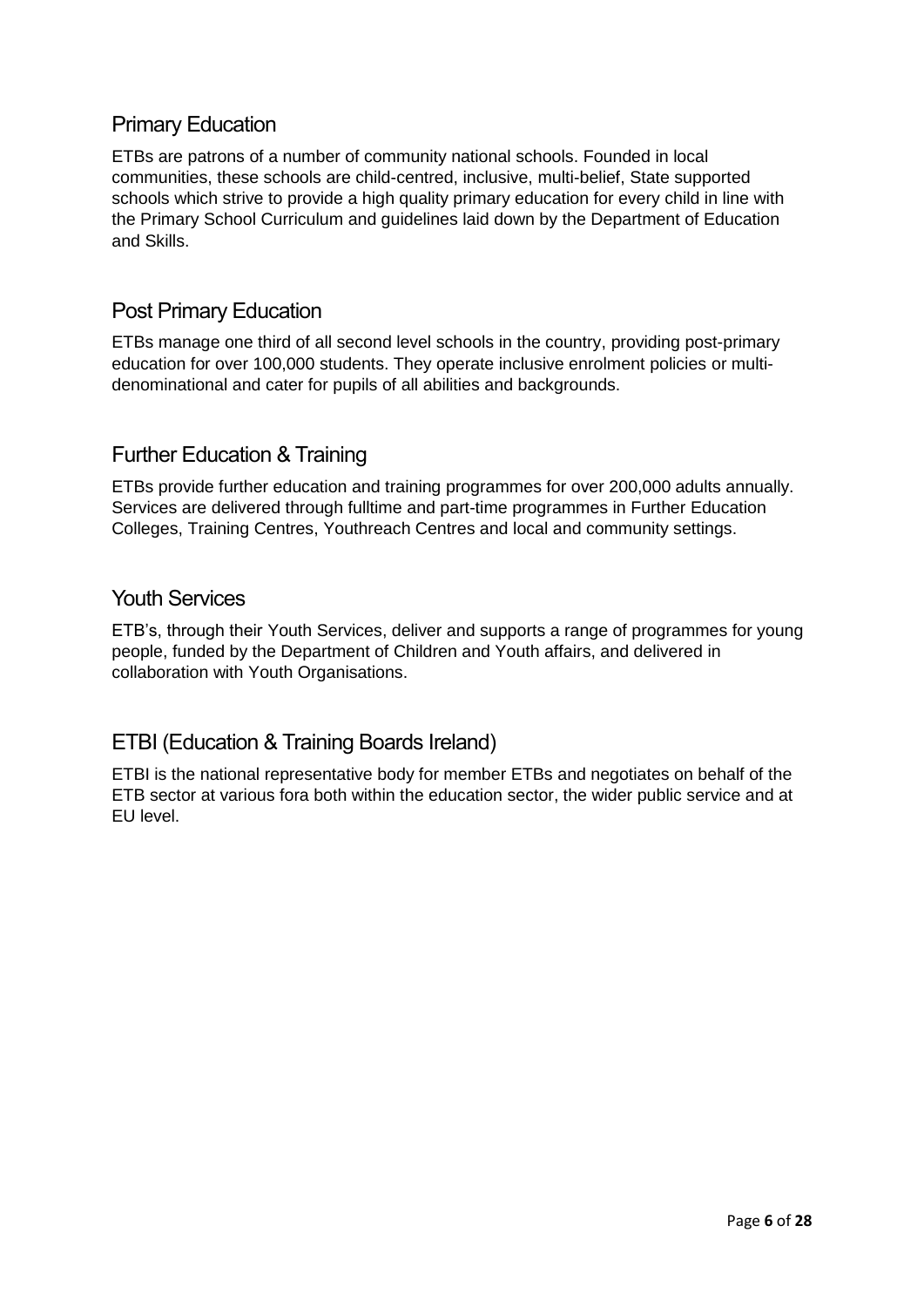# <span id="page-6-0"></span>**Cork Education & Training Board**

Cork Education and Training Board was established under the Education & Training Boards Act, 2013 and is responsible and accountable for the proper direction and control of its functions in the Cork City and Cork County Council local authority areas.

### <span id="page-6-1"></span>Background & Statistical information

The Education and Training Boards Act 2013 was passed in May 2013 to take effect from 1<sup>st</sup> July 2013. The Act provided for the dissolution of Vocational Education Committees (VECs) and for the establishment of the 16 Education and Training Boards (ETBs) through a process involving the merger of some of the 33 existing VECs. Following the amalgamation of former County and City of Cork VECs, the Cork Education and Training Board (CETB) was established with responsibility for the delivery of primary, post primary and further education in line with their predecessor VECs.

The Further Education and Training Act 2013 was signed into law in July 2013. The Act provided for the establishment of SOLAS. The Act provided for the transfer of the former FÁS Training functions and staff to the newly formed ETBs. It also established SOLAS (The further Education and Training Authority) with responsibility for the planning, funding and coordination of the Further Education and Training services provided locally by ETBs.

Cork ETBs target clients are:

- Students and/or their parents/guardians
- **Adult learners**
- **EXECOMMUNITY COMMUNITY** Communities throughout the County
- **•** Young people and volunteers
- **•** Applicants and grant recipients under the various student support schemes administered directly by the ETB
- **Voluntary and Sporting Organisations**

Cork ETB also provides services in over 100 locations in City and County in co-operation with local community education groups and training providers.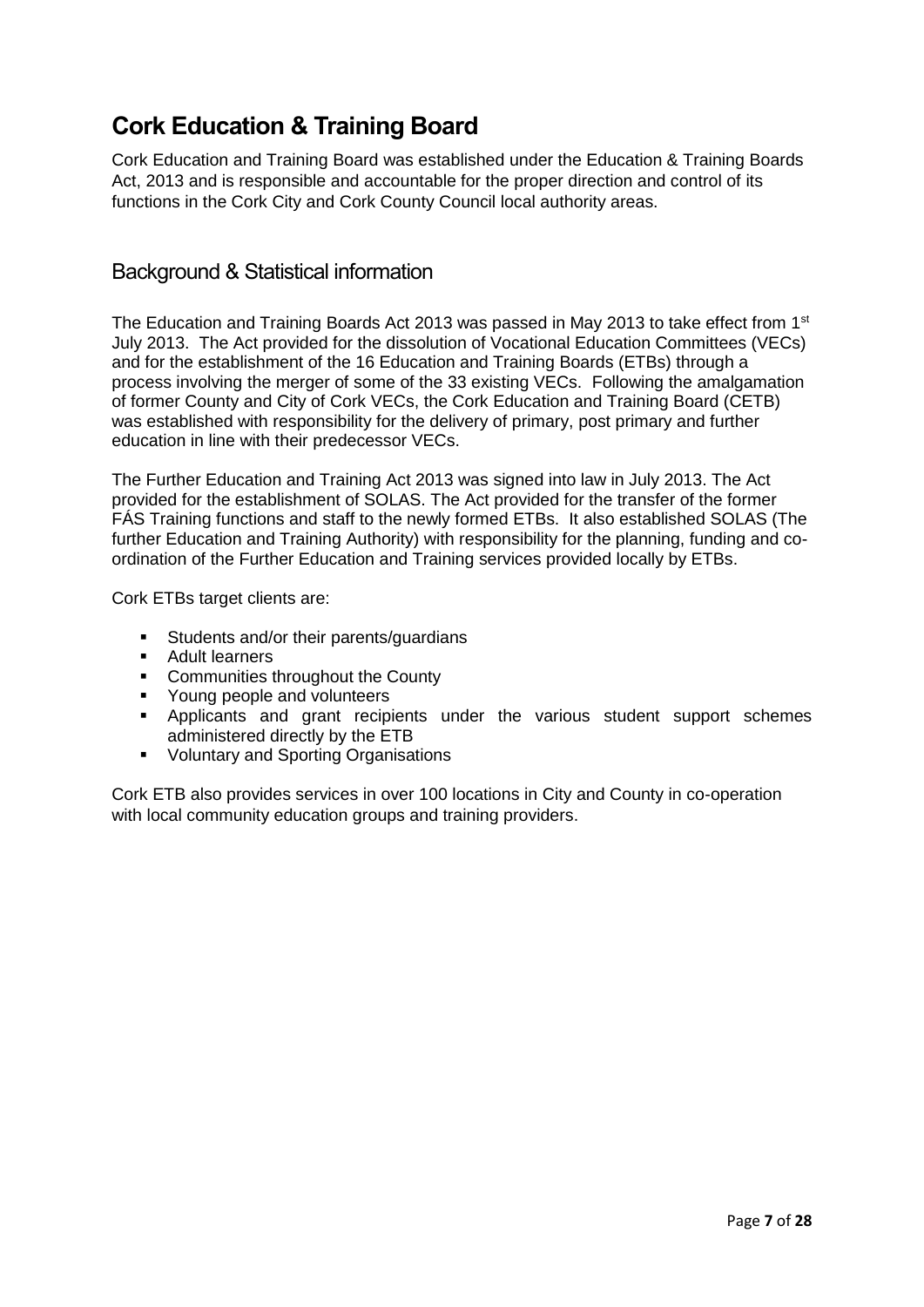# Geographical Map of Cork ETB

<span id="page-7-0"></span>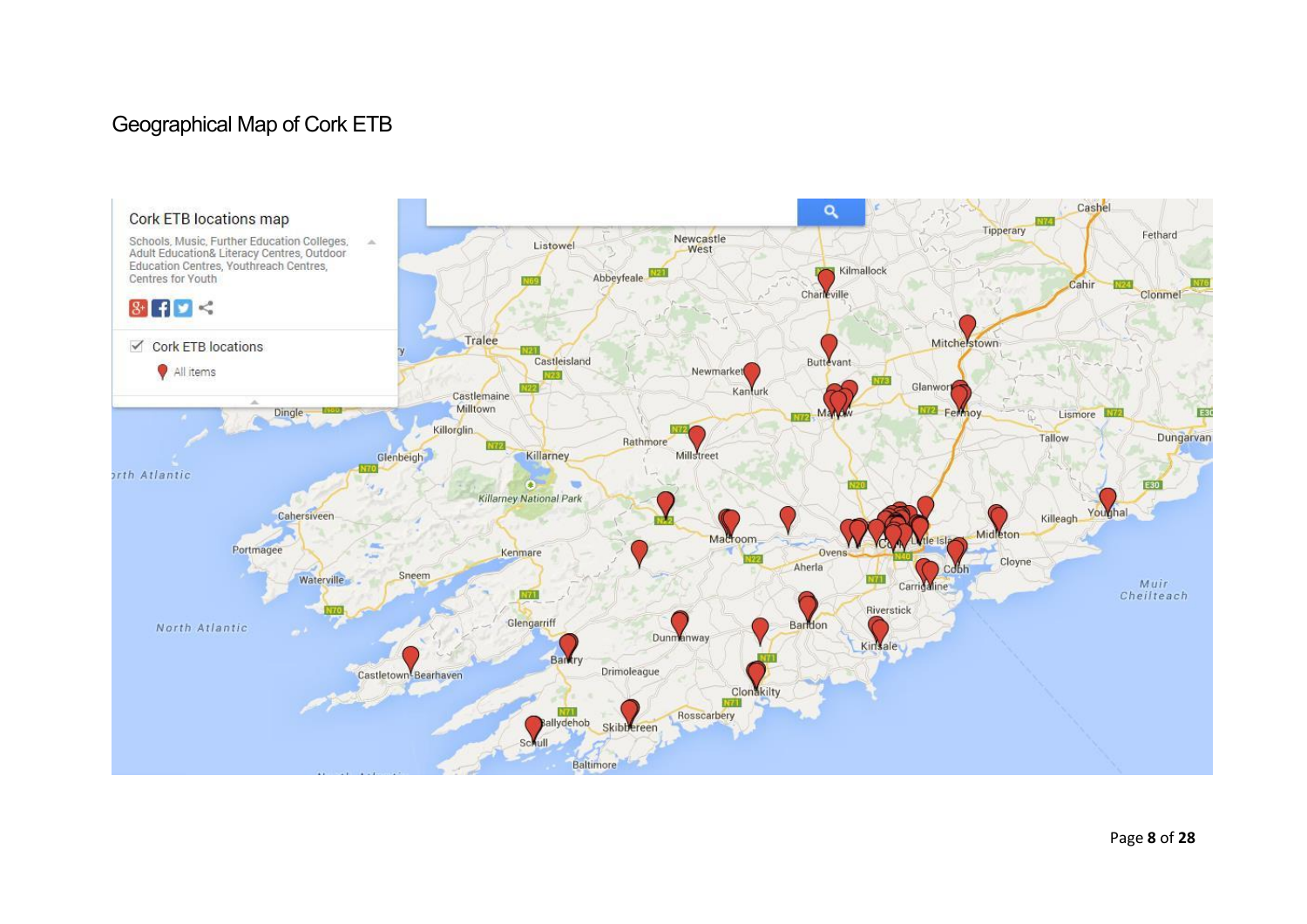# <span id="page-8-0"></span>**Statement of Services – Schools**

### <span id="page-8-1"></span>Primary Schools

Cork ETB is patron of 2 Community National Schools (CNS). For Cork ETB, our involvement in primary education in Ireland marks a new beginning.

- Scoil Aonghusa Community National School, Carrigoon, Mallow
- Scoil Chlíodhna Community National School, West End, Carrigtwohill

When the schools were first established, the Minister for Education and Skills was the patron but on 1<sup>st</sup> September 2016, in accordance with the provisions of Section 8 of the Education Act, 1998, the patronage was transferred to Cork Education and Training Board. Board of Management are presently being established for the new schools to replace the single Manager who was appointed by the Minister for Education and Skills.

Cork ETB will provide educational, financial, human resource and building advice and support to each of these schools in addition to support for their overall governance and management. This work has commenced and will continue to be progressed during 2017 with particular emphasis on financial and administrative procedures.

#### <span id="page-8-2"></span>Primary Schools Reconfiguration

The Department of Education and Skills (DES) has established a Schools Reconfiguration for Diversity Process to address the 2016 Programme for Government commitment to increase the number of multi-denominational and non-denominational schools with a view to reaching 400 by 2030.

Existing denominational patrons will be asked to give consideration to reconfiguring existing primary school provision in consultation with local school communities, through transferring an existing functioning school to a multi- or non-denominational patron. This work has been identified with two phases, the initial *Identification Phase* and the subsequent *Implementation Phase*.

ETB's, as statutory authorities, have responsibilities under the Education and Training Boards Act 2013 to plan, provide, coordinate and review the provision of education in their functional areas. On this basis the *Identification Phase* of the Schools Reconfiguration for Diversity Process, which will be managed by the relevant Education and Training Board (ETB) and based on parental demand. Workshops have commenced with the DES in respect of the process and it is envisioned that Cork ETB will have to plan for the impact of this work both administratively and financially.

#### <span id="page-8-3"></span>Post Primary Schools

Cork ETB is patron to 28 post primary colleges. 12 of these colleges are designated Community colleges where there is an agreement with the local Roman Catholic bishop on diocesan involvement in the governance of the college. Cork ETB is also co-patron with a diocese or religious order of 12 community schools in Cork. Cork ETB will continue to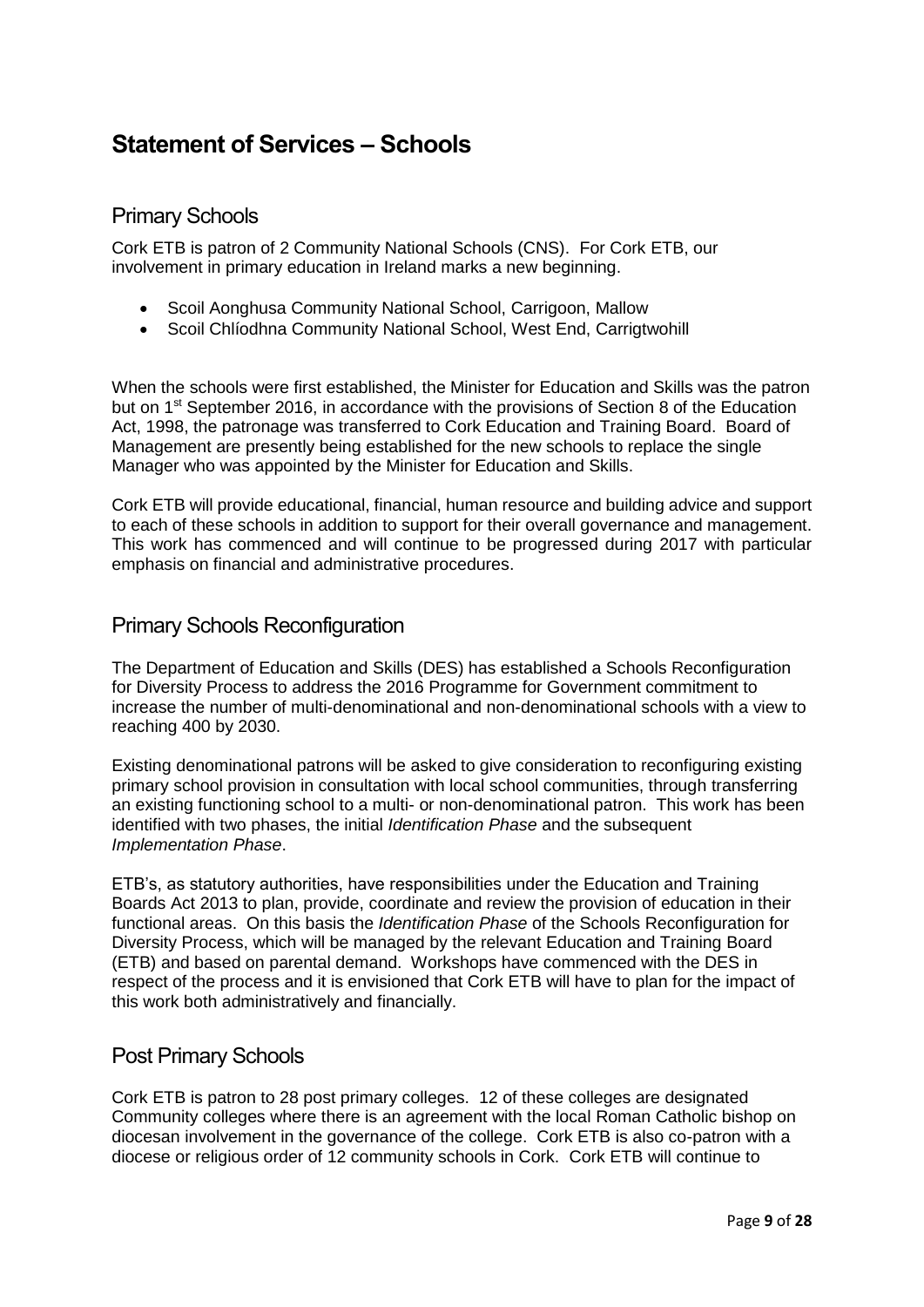deliver a range of services to these schools including financial, human resource, building, ICT, governance support as well as educational planning support.

It is estimated that there will be an increase of 663 students across our schools in 2017. This is a significant increase and CETB is actively engaged in the planning and delivery of a number of significant building projects to cater for the anticipated growth.

Cork Education & Training Board's Colleges are rooted in their local communities. The characteristic spirit of the colleges enables students to reach their full potential in a positive and encouraging environment. Our Colleges provide a wide range of extra-curricular activities in sport, music and drama.

Programmes offered in our colleges include -

- o Junior Certificate
- o Junior Certificate Schools Programme
- o Transition Year
- o Leaving Certificate
- o Leaving Certificate Applied Programme
- o Leaving Certificate Vocational Programme

A comprehensive and responsive curricular experienced is offered within our schools, based on delivery of a full range of subjects, including languages, the humanities, arts, technologies and science, with subjects offered at different level in both junior and senior cycle to allow students achieve at their level of ability and capability. Students are actively encouraged to take part in all aspects of school life including extra-curricular activities.

The pastoral care and wellbeing of all students are a primary concern and focus in our schools and colleges. In school structures and supports are there to assist students as they transition through their post primary years, through the formal structures that include year heads, class tutors, chaplains and guidance counsellors, but equally and possibly more importantly through the development of an ethos amongst all members of staff that every child matters, and that every member of the school community has a role to play in ensuring their physical, moral, intellectual and spiritual wellbeing and growth.

In order to ensure the highest quality of teaching and learning, the development and implementation of high quality, appropriate pedagogical methodologies and approaches, in order to deliver the best possible educational experience for our students, supports will be offered by Cork ETB to all schools in the areas of CPD, Language Literacy and Numeracy, Special Education, Technology Enhanced Teaching and Learning, English as an Additional Language, in addition to Leadership Development and Support Programmes for Principals, Deputy Principals and Middle Management and other staff members.

In addition to the above, support will also be offered in the areas of policy making and governance through ongoing work and training with Boards of Management and school management.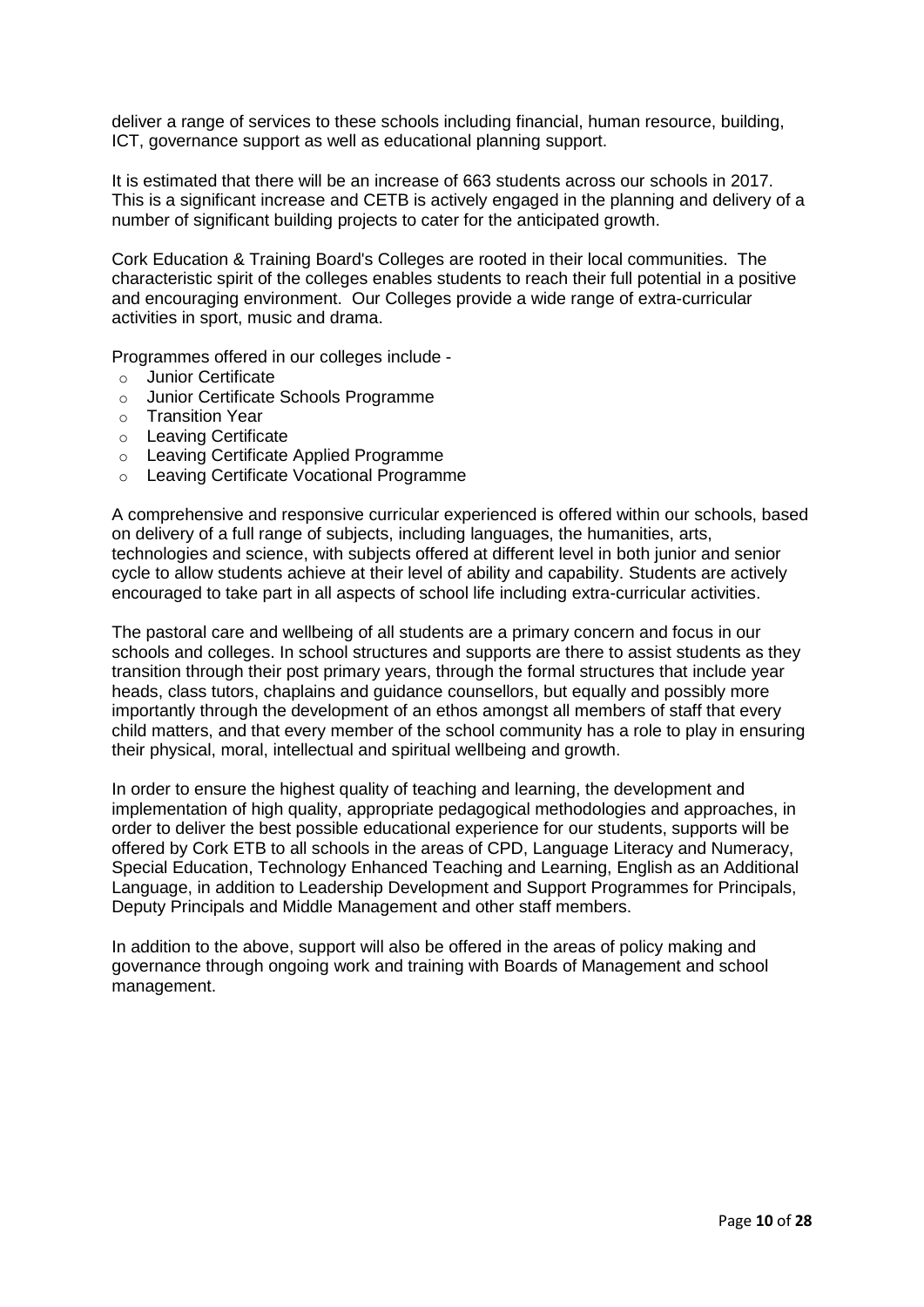## <span id="page-10-0"></span>Colleges of Further Education

CETB has 4 stand-alone colleges of Further Education (PLC Colleges), with additional PLC delivery occurring in units attached to 8 post primary schools. Students usually attend for one or two years approximately 50% are mature learners returning to full-time education. Graduates will progress directly to employment or to Higher Education courses. Our courses are certified by QQI or internationally recognised accreditation bodies. While they are technically recognised post primary colleges and the staff funding comes from the DES, the operation of the Colleges falls under the FET Directorate, with operational funding provided through the Further Education and Training budget allocation provided through SOLAS. Course provision is constantly reviewed to ensure that it meets the student needs and is relevant to industry.

The operation of the Colleges and appropriate alignment of our centres will be reviewed in 2017 on publication of the national PLC review which is being undertaken by ESRI on behalf of SOLAS.

Throughout 2017, in parallel with the implementation of whatever the requirements and directions that will derive from the outcomes of the PLC review, CETB will, across all PLC colleges and schools offering PLC programmes as an adjunct to their mainstream postprimary delivery, continue to develop and implement standardised policies and procedures for PLC delivery, including standard course durations, approaches to assessment, work placement, resource development, Technology Enhanced Learning and student feedback.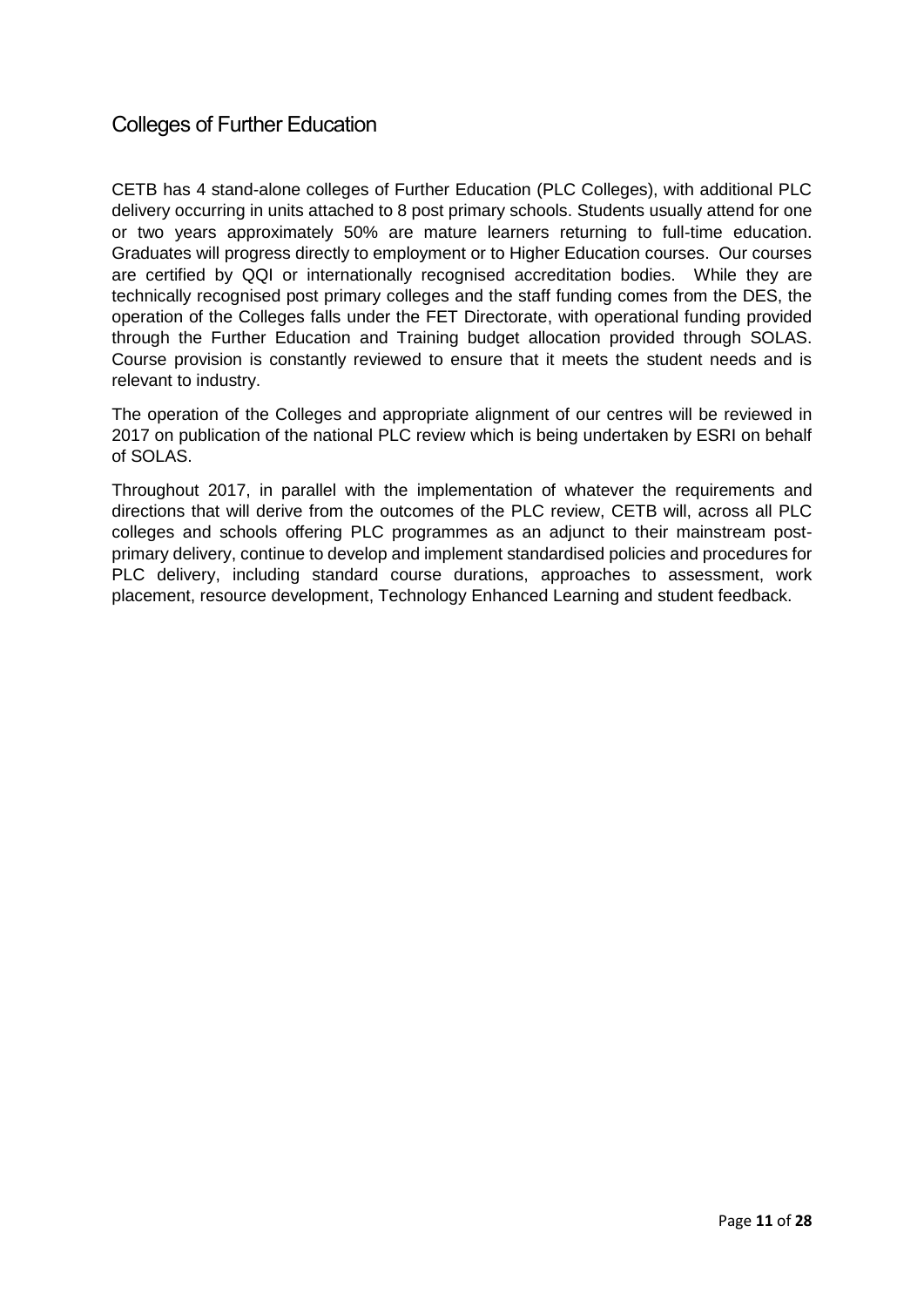# Projected Enrolments in Recognised Post Primary Schools per Programme for September 2017

<span id="page-11-0"></span>

| <b>School/College</b>                       | <b>Roll No</b> | <b>JC</b> | $\overline{TY}$ | <b>JCSP</b> | <b>LCVP</b> | <b>LCA</b> | LC  | <b>Total</b><br><b>PP</b> | <b>PLC</b> | <b>Total</b><br>per   |
|---------------------------------------------|----------------|-----------|-----------------|-------------|-------------|------------|-----|---------------------------|------------|-----------------------|
|                                             |                | 109       |                 |             |             |            |     | 109                       |            | <b>College</b><br>109 |
| <b>Carrigtwohill Community College</b>      | 76333G         |           |                 |             |             |            |     | 547                       |            |                       |
| <b>Clonakilty CC</b>                        | 70950A         | 277       | 85              |             | 96          | 34         | 55  | 645                       | 25         | 572                   |
| Coachford CC                                | 70960D         | 370       | 100             |             | 51          |            | 124 |                           |            | 645                   |
| Cobh CC                                     | 70970G         | 71        | 60              | 29          | 30          | 16         | 61  | 267                       | 25         | 292                   |
| Coláiste an Chraoibhin (Fermoy)             | 70990M         | 442       | 65              | 46          | 130         | 10         | 70  | 763                       |            | 763                   |
| Coláiste Choilm (Ballincollig)              | 71103K         | 706       | 230             |             |             | 22         | 422 | 1380                      |            | 1380                  |
| Coláiste Daibheid                           | 71124S         | 112       | 40              |             |             |            | 74  | 226                       |            | 226                   |
| Coláiste Ghobnatán (Baile Bhuirne)          | 70920O         | 119       | 25              |             |             | 6          | 57  | 207                       |            | 207                   |
| Colaiste Pobail (Beantrai)                  | 76090G         | 346       | 71              |             | 30          | 198        |     | 645                       | 39         | 684                   |
| Coláiste Pobail Naomh Mhuire<br>(Buttevant) | 76067L         | 146       | 48              | 66          | 10          |            | 99  | 369                       |            | 369                   |
| Coláiste Stiofain Naofa                     | 711220         |           |                 |             |             |            |     | $\mathbf 0$               | 800        | 800                   |
| Coláiste Treasa (Kanturk)                   | 71000A         | 274       | 60              |             | 85          | 113        |     | 532                       |            | 532                   |
| <b>College of Commerce</b>                  | 71120K         |           |                 |             |             |            | 150 | 150                       | 1854       | 2004                  |
| Davis College (Mallow)                      | 71020G         | 230       | 161             | 140         | 80          | 30         | 200 | 841                       |            | 841                   |
| Gaelcholáiste Carrigaline                   | 762730         | 87        |                 |             |             |            |     | 87                        |            | 87                    |
| Glanmire CC                                 | 76064F         | 522       | 144             |             |             | 12         | 373 | 1051                      |            | 1051                  |
| Mallow College of Further Education         | 76434M         |           |                 |             |             |            |     | 0                         | 500        | 500                   |
| Maria Immaculata CC, Dunmanway              | 76086P         |           | 88              | 249         | 101         |            | 58  | 496                       | 10         | 506                   |
| McEgan College (Macroom)                    | 71030J         |           | 33              | 68          | 60          | 15         |     | 176                       | 85         | 261                   |
| Nagle CC                                    | 71110H         | 72        | 25              | 34          |             |            | 55  | 186                       |            | 186                   |
| Schull CC                                   | 711021         | 186       | 71              |             | 124         |            | 20  | 401                       |            | 401                   |
| Scoil Mhuire, Ballingeary                   | 70931T         | 67        |                 |             | 48          |            |     | 115                       |            | 115                   |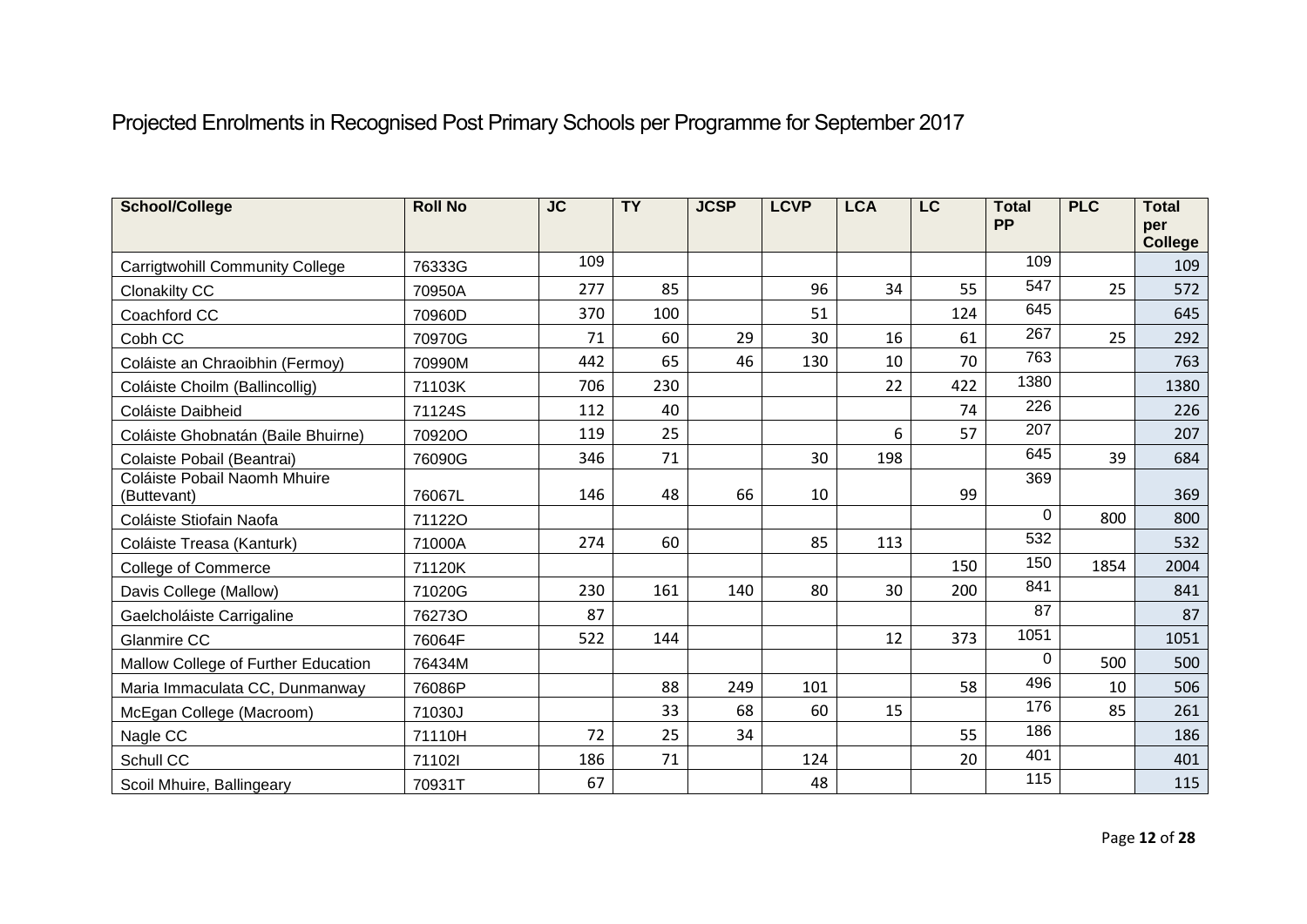| St. Aidans CC, Dublin Hill     | 71101G | 150  | 66   | 51  |             | 45  | 109  | 421   |      | 421   |
|--------------------------------|--------|------|------|-----|-------------|-----|------|-------|------|-------|
| St. Brogans College, Bandon    | 70910L | 137  | 80   | 154 | 88          | 26  | 16   | 501   | 351  | 852   |
| St. Colmans CC, Midleton       | 71050P | 288  | 96   | 144 | 172         | 30  | 54   | 784   | 130  | 914   |
| St. Fanahan's CC, Mitchelstown | 71040M | 121  | 32   |     | 85          | 26  |      | 264   | 50   | 314   |
| St. John's Central College     | 71121M |      |      |     |             |     |      |       | 990  | 990   |
| Terence MacSwiney CC           | 71123Q | 89   | 16   |     |             | 29  | 35   | 169   | 100  | 269   |
| <b>Total Per Scheme</b>        |        | 4921 | 1596 | 981 | <b>1190</b> | 612 | 2032 | 11332 | 4959 | 16291 |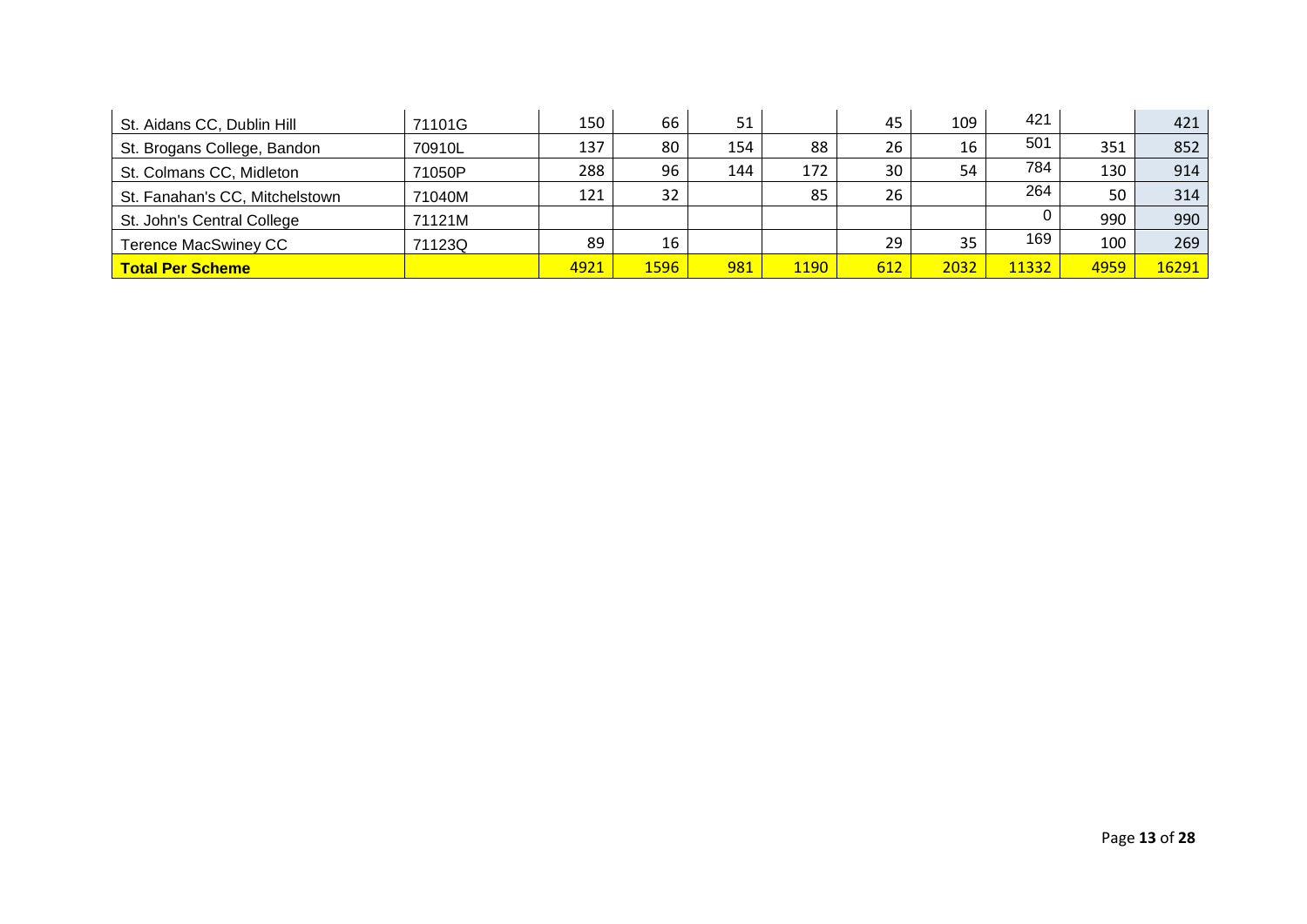# <span id="page-13-0"></span>**Statement of Services – Further Education & Training**

Further Education and Training (FET) is the provision of education and training services to a wide range of beneficiaries. The services provided range from full-time courses provided the Further Education Colleges (referred to earlier), the Cork Training Centre (one of the largest in the country) or in other services and programmes listed below

- Post Leaving Certificate
- Apprenticeships
- Traineeships
- Vocational Training Opportunities Scheme (VTOS)
- Back to Education Initiative (BTEI),
- Adult Literacy,
- Intensive Adult Basic Education (ITABE)
- Community Education,
- Specific Skills Training
- Youthreach,
- Community Training Centres,
- Local Training Initiatives
- Prison Education Service
- **•** Post Release Prison Service
- Skills for Work
- Co-operation with other institutions

The diversity of programmes and target populations for these programmes requires CETB to continuously monitor and review its delivery, engage actively with local employers and consult and be advised by employers, as well as industry groups, national policy and other government departments and agencies, including the Department of Social Protection, Enterprise Ireland, the Local Enterprise Offices (LEO's), etc.

Cork ETB will in 2017 continue to review its planning and delivery structures and approaches, and will focus on minimising duplication of delivery while increasing access for individuals, improving relevancy for employers and maintaining and increasing the quality of programmes on offer. CETB will, in consultation with relevant agencies and bodies, focus on the development and delivery of a number of new courses across the various FET programmes that provide appropriate qualifications and opportunities for progression to employment and/or further studies. Developments within the PLSS planned of 2017 include direct on line application and self referral, these enhanced features allow increased accessibility by the public.

#### <span id="page-13-1"></span>Background to the FET Planning Process for 2017

Cork ETB's annual planning process for Further Education and Training is required to be responsive to:

- **National Government policy and objectives**
- **SOLAS** annual planning and funding process requirements
- **Labour market requirements (drawn from SLMRU research).**

The 2017 FET planning process began in November 2016 with a series of consultation meetings involving representatives from all CETB FET services, with employer, community and other agency engagement. The purpose of this engagement was to develop planning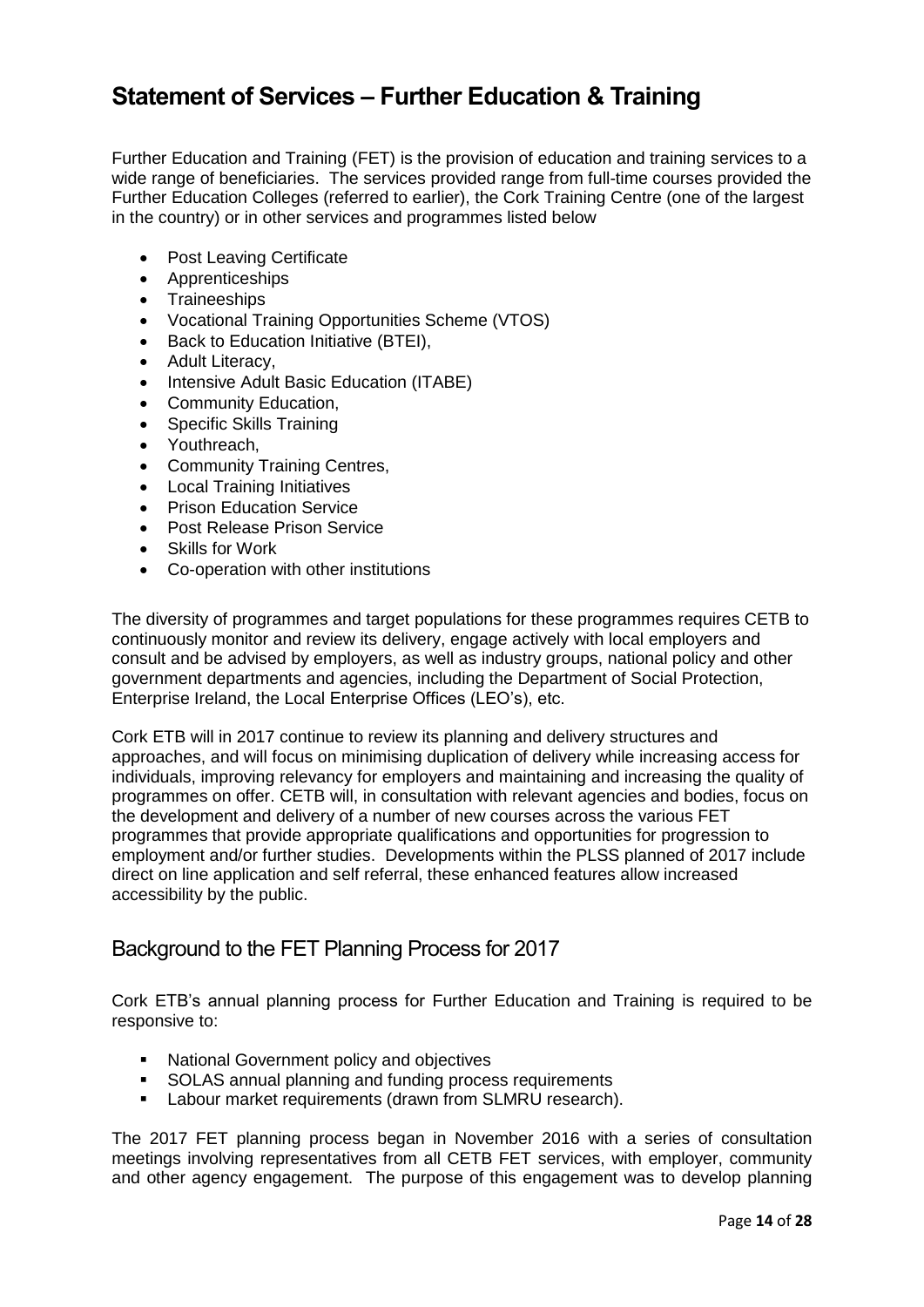proposals based on the four LCDC areas that CETB has aligned its service planning and delivery with. Coordinated by the ETB's Adult Education Officers, under the direction of the Director of Further Education and training, planning templates provided by SOLAS were completed for each area, responses were collated centrally and the final documents were submitted to SOLAS via the Funding Allocation Request and Reporting (FARR) system.

Qualitative and quantitative data were sought in relation to FET achievements in 2016 and planned provision for 2017 in line with SOLAS funding parameters and requirements. The priorities set out by SOLAS in the "Overarching Planning and Parameters" guidance document issued to ETB's have been integrated into the Cork ETB FET Plan 2017. A FET budget of **€51,057,557** million has been allocated by SOLAS for FET delivery in 2017.

## <span id="page-14-0"></span>Cork ETB FET Priorities 2016

- Provision of FET programmes to skill, re-skill or up-skill unemployed persons as well as other job seekers to enable them access employment and/or progress to higher or further education or training that will equip them to compete in the labour market
- Provision of FET programmes to support a diverse range of individuals seeking personal, social and developmental skills to enable them to engage or re-engage in learning, or to enable them to make a meaningful contribution to their communities and to society, or to progress to further education and training
- Development of additional apprenticeship delivery capacity to provide for increasing registrations in existing (craft) apprenticeships, and new apprenticeship delivery as it comes on stream following QQI validation of apprenticeship proposals.
- Review and updating of current, existing course structures, and provision to improve alignment with employment and progression opportunities
- Continuous improvement in the quality and range of FET provision with particular emphasis on the provision of innovative courses, technology-enhanced learning, promotion of entrepreneurship and enhanced literacy, numeracy and ESOL provision
- Continuous improvement in the quality and delivery of FET through provision of CPD in teaching and learning to enhance both pedagogical and technical elements of FET course provision
- Development and implementation of new and revised Quality Assurance structures, systems and supports to enhance the quality of provision, learner experience and outcomes, and further improve the reputation and status of FET provision
- Develop and implement an ETB-wide publicity and marketing strategy for the FET sector, to improve recognition and increase awareness amongst the public
- **Introduce a Universal Design for Learning model to the FET services that will support** learners with disabilities and improve the learning experiences for all FET participants
- Commence the implementation of the national Technology Enhanced Learning (TEL) strategy for the FET sector
- Continuous improvement in the provision of facilities to ensure learners are accommodated in accessible, safe, comfortable and up-to-date learning environments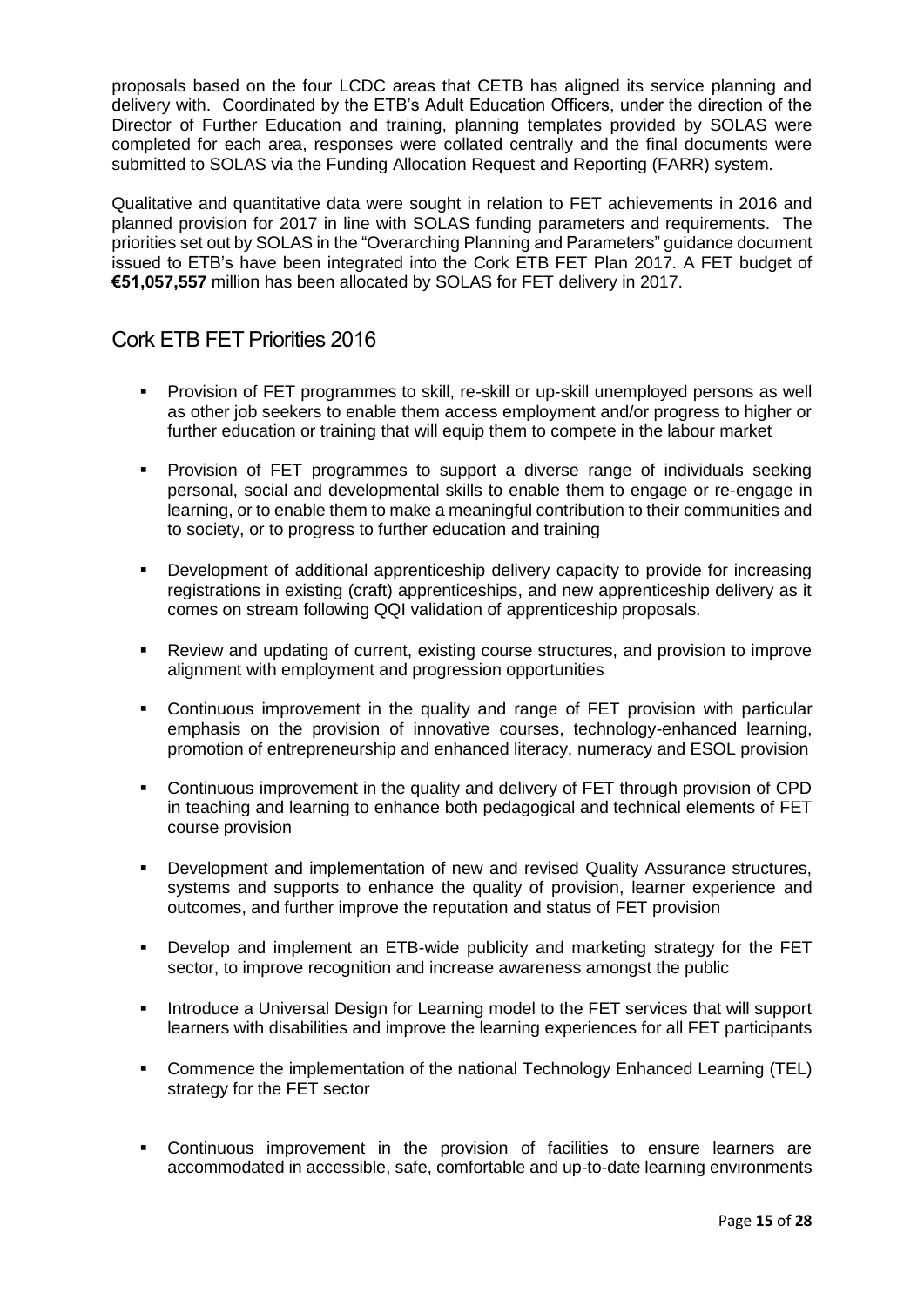- Achievement of national target participation rates for priority groups such as those who are long-term unemployed, unemployed young people and people with disabilities
- Further enhancement of the benefits of FET for learners, employers and the community.

### <span id="page-15-0"></span>Cork ETB's Plan for FET Provision in 2017

Table below sets out the planned FET provision in 2017 and associated costs. It is estimated that 16,992 places will be made available for learners in FET programmes and services in 2017.

The table provides a breakdown of learner/beneficiary numbers and budget allocated for 2017 from SOLAS FET allocation.

Funding values do not include the full cost of PLC provision, and references only the enhanced capitation payment grant for PLC. The DES funds PLC places directly, and teacher staff costs are encompassed with CRTB's main scheme pay budget. The funding values in the table are inclusive of allowances in lieu of income support for learners who qualify for DSP allowances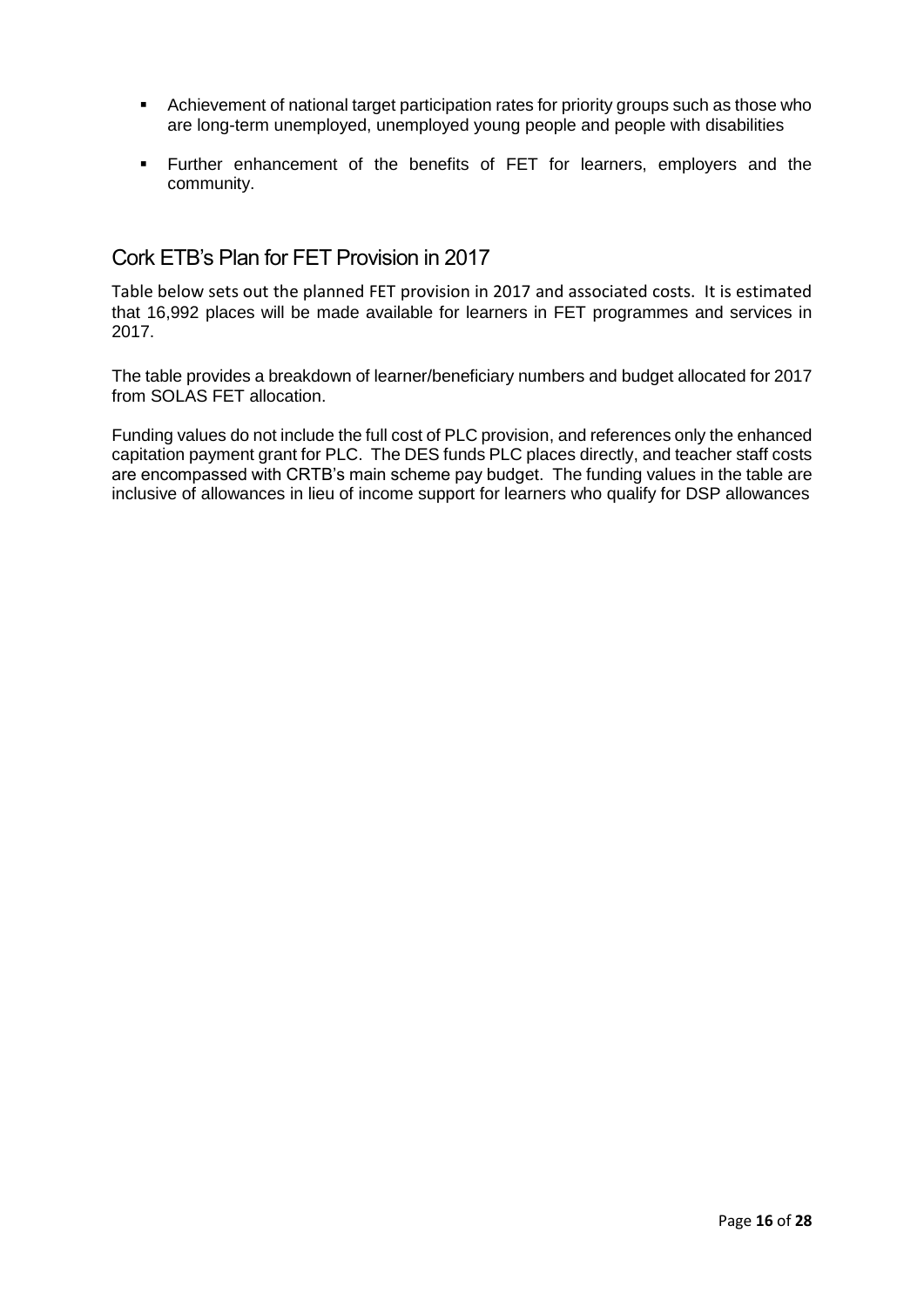### **Projected Estimate of FET Provision and Costs 2017**

|                     | <b>Programme Type</b>                | <b>Total Reported</b><br><b>Beneficiaries</b><br>2016 | Projected<br><b>Beneficiaries</b><br>2017 | <b>Budget Allocation</b><br>2017 |
|---------------------|--------------------------------------|-------------------------------------------------------|-------------------------------------------|----------------------------------|
|                     | <b>Apprenticeship Training</b>       | 1,154                                                 | 1421                                      | €7,306,790                       |
|                     | <b>Community Training Centres</b>    | 178                                                   | 160                                       | €2,027,555                       |
|                     | <b>Local Training Initiatives</b>    | 612                                                   | 457                                       | €3,429,531                       |
|                     | <b>PLC</b>                           | 9,405                                                 | 8194                                      | €1,055,458                       |
|                     | <b>Specialist Training Providers</b> | 447                                                   | 310                                       | €5,382,304                       |
| FULL TIME PROVISION | <b>Specific Skills Training</b>      | 1,418                                                 | 1817                                      | €4,359,385                       |
|                     | <b>Traineeship Training</b>          | 229                                                   | 237                                       | €2,397,701                       |
|                     | <b>VTOS Core and Dispersed</b>       | 550                                                   | 550                                       | €3,914,441                       |
|                     | Youthreach                           | 866                                                   | 840                                       | €6,902,165                       |
|                     | <b>Totals Full time</b>              | 14,859                                                | 13,986                                    | €36,775,330                      |

|                  | <b>Programme Type</b>             | <b>Total Reported</b><br><b>Beneficiaries</b><br>2016 | <b>Projected</b><br><b>Beneficiaries</b><br>2017 | <b>Budget Allocation</b><br>2017 |
|------------------|-----------------------------------|-------------------------------------------------------|--------------------------------------------------|----------------------------------|
|                  | <b>Adult Literacy Groups</b>      | 4,353                                                 | 4621                                             | €2,042,700                       |
|                  | <b>BTEI Groups</b>                | 2,339                                                 | 3019                                             | €1,435,487                       |
|                  | <b>ESOL</b>                       | 1,289                                                 | 1260                                             | €135,000                         |
| PROVISION        | <b>Evening Training</b>           | 1,042                                                 | 890                                              | €353,130                         |
|                  | <b>ITABE</b>                      | 772                                                   | 700                                              | €226,202                         |
|                  | <b>Libraries Training</b>         | 205                                                   | $\Omega$                                         | €0                               |
| <b>PART TIME</b> | <b>Refugee Resettlement</b>       | 0                                                     | 0                                                | €50,000                          |
|                  | <b>Skills for Work</b>            | 145                                                   | 222                                              | <b>TBC</b>                       |
|                  | <b>Voluntary Literacy Tuition</b> | 0                                                     | 50                                               | €0                               |
|                  | <b>On-line/Blended learning</b>   | $\Omega$                                              | 20                                               | €1,895                           |
|                  | <b>Community Education</b>        | 5749                                                  | 6210                                             | €1,094,438                       |
|                  | <b>Total Part-time</b>            | 15,894                                                | 16,992                                           | €5,338,852                       |

**Other Costs Advocacy (Youthreach and CTC's)** and  $\blacksquare$  and  $\blacksquare$  and  $\blacksquare$  and  $\blacksquare$  and  $\blacksquare$  and  $\blacksquare$  and  $\blacksquare$  and  $\blacksquare$  and  $\blacksquare$  and  $\blacksquare$  and  $\blacksquare$  and  $\blacksquare$  and  $\blacksquare$  and  $\blacksquare$  and  $\blacksquare$  and  $\blacksquare$  and  $\blacksquare$  OTHER COSTS **OTHER COSTS Innovation Projects E** and the contract of the contract of the contract of the contract of the contract of the contract of the contract of the contract of the contract of the contract of the contract of the contract of **Adult Guidance Service** €460,000 **Breacadh** €2,500 **Operational Costs** €7,775,429 **Total Other Costs €8,943,375**

| <b>Total Budget 2017</b><br>€51,057,557 |
|-----------------------------------------|
|-----------------------------------------|

\* 'Beneficiaries' refers to the total numbers of learners participating in courses between January 1st and December 31<sup>st</sup> of any given year.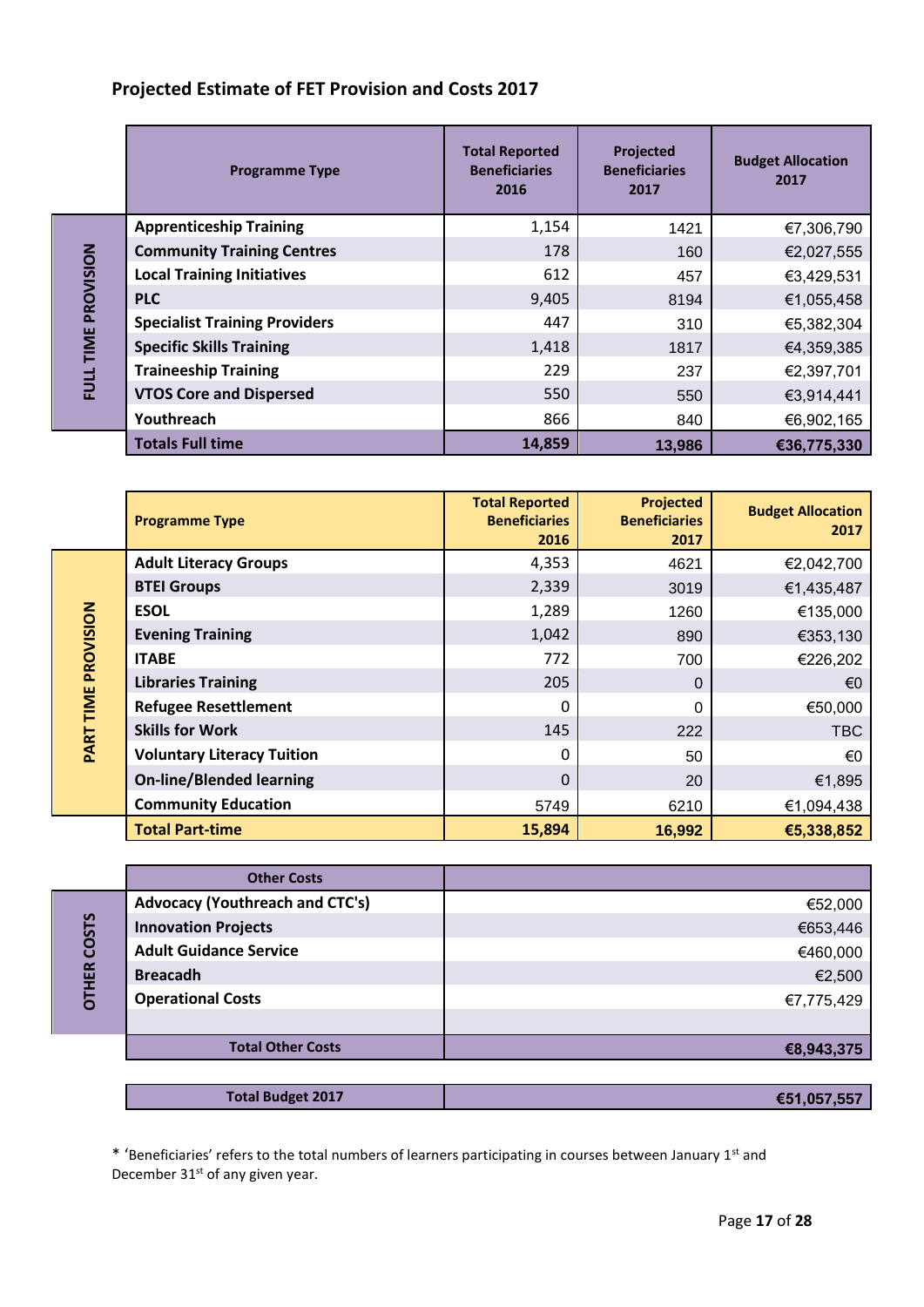# <span id="page-17-0"></span>Cork Training Centre (Services)

Cork Training Centre, located on Rossa Avenue, Bishopstown, is the operational centre and hub for all training services provided by CETB under FET. While the centre is the delivery location for a range of apprenticeship including off the job training (Phase 2), the centre also accommodates a range of specialist training programmes and acts as the coordinating and administrative centre for training provision, with a range of CETB FET support offices, including Quality Assurance and Youth Services being located there.

In line with national FET planning parameters and requirements, CETB's training services will in 2017, seek to increase the volume of apprenticeship training capacity that can be delivered through the centre, through reconfiguration of existing training spaces and investment in additional capacity external to the centre. The Training Centre will place particular focus and emphasis on the development and delivery of additional training for people in employment in 2017

The CETB Training function provides programmes to skill, re-skill or up-skill unemployed persons as well as other job seekers to find a job and/or progress to higher/ further education and training that will equip them to compete in the labour market. These programmes are delivered through full time day courses, evenings or on line courses.

In addition to training of the unemployed and skills enhancement, the management and administration of apprenticeship training is also undertaken. In 2017 it is planned that there will be approximately 1400 apprentice training places available at phases 2,4,6. There are in excess of 1100 apprentices undergoing training at the different phases, employed by over 550 employers in County Cork. It is anticipated that there will be continued expansion in craft apprenticeships throughout the year. Additional training capacity is being planned to meet the increasing demand.

Additional new apprenticeships are also planned to be introduced including Commis Chef (level 6), Polymer Technologist (level 7), Manufacturing Technician (level 6), Manufacturing Engineer (level 7).

| <b>Training Programme</b>            | <b>Total Reported</b><br><b>Beneficiaries</b><br>2016 | Projected<br><b>Beneficiaries</b><br>2017 |
|--------------------------------------|-------------------------------------------------------|-------------------------------------------|
| <b>Apprenticeship Training</b>       | 1,154                                                 | 1421                                      |
| <b>Community Training Centres</b>    | 178                                                   | 160                                       |
| <b>Local Training Initiatives</b>    | 612                                                   | 457                                       |
| <b>Traineeship Training</b>          | 229                                                   | 237                                       |
| <b>Specialist Training Providers</b> | 447                                                   | 310                                       |
| <b>Specific Skills Training</b>      | 1,418                                                 | 1817                                      |
| <b>Evening Training</b>              | 1,042                                                 | 890                                       |
| <b>Libraries Training</b>            | 205                                                   |                                           |
|                                      |                                                       |                                           |
| <b>Totals</b>                        | 5,285                                                 | 5.292                                     |

<span id="page-17-1"></span>Training Registrations 2016 and Projections for September 2017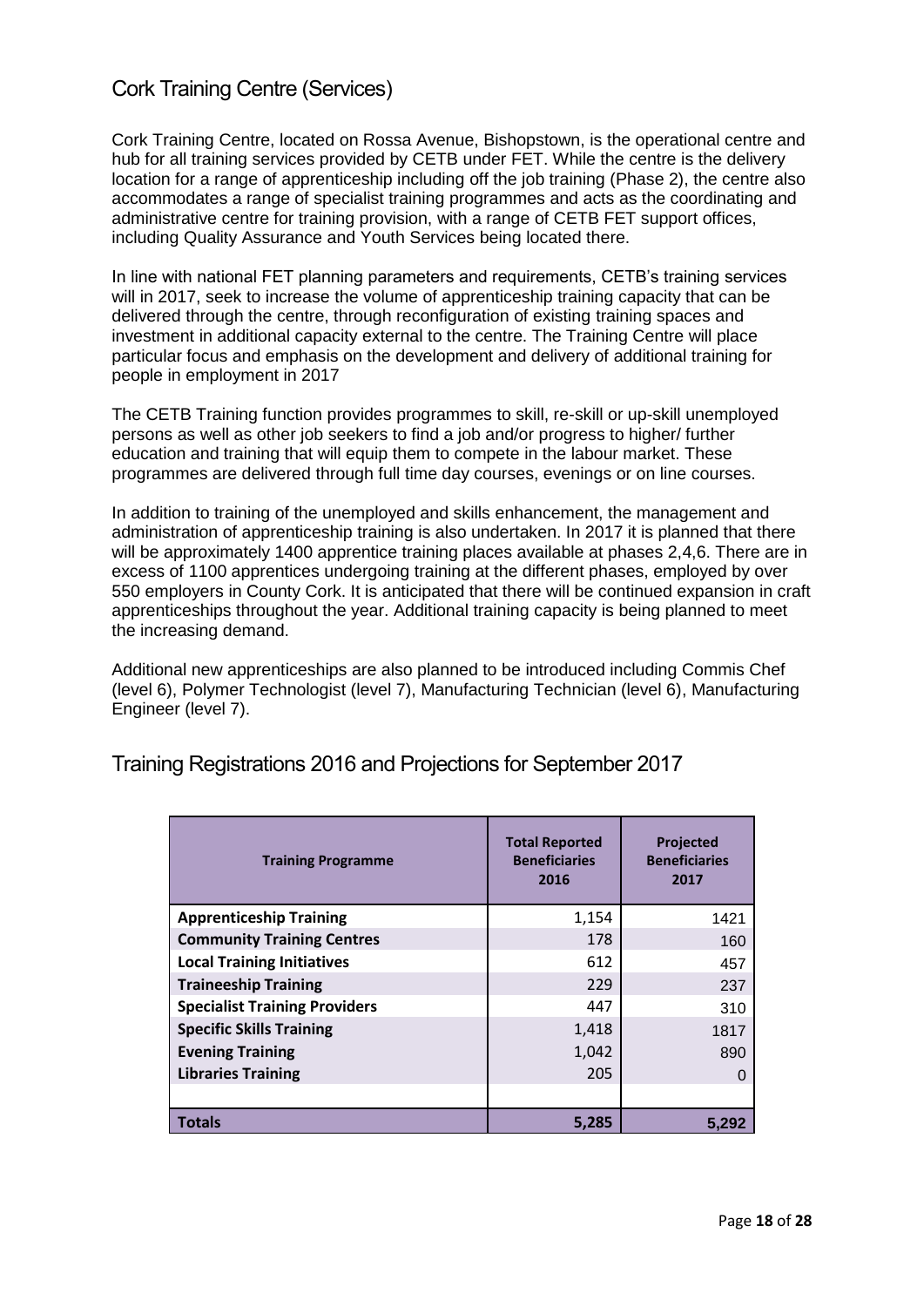## <span id="page-18-0"></span>Cork ETB Youth Work Unit 2017

In **2017** Cork ETB will administer **€2,615,922** to 38 youth projects in Cork City & County under the Dept. Children and Youth Affairs (DCYA) s youth schemes. Over 150 voluntary youth groups will benefit under the Youth Club Grant scheme. Cork ETB will administer funding to 5 projects under the local drugs task force. Youth Work services are delivered in Cork by a number of Youth Organisations who act as a Host Agency for grant funded projects through the Dept. for Children and Youth Affairs (SPY, YPFSF, YIC) or the Dept Health (Drugs Task Force) or the Department of Justice (Garda Diversion). In 2017 **13 agents** will deliver youth work services on behalf of Cork ETB.Funding for initiatives in addition to the DCYA funding is estimated at **€684,078**, with all funding combined in the projected receipts and expenditure

- 1. Churchfield Trust
- 2. Cork Simon
- 3. Foroige
- 4. Good Shepherd Services
- 5. Meitheal Mara
- 6. Sexual health centre
- 7. Sports Dept City Council
- 8. St. Kevin's Youth Encounter Project
- 9. YWI Cork
- 10. YMCA
- 11. Wellsprings
- 12. Cobh Youth Services

Cork ETB's primary scheme of youth work grants is made available from the Dept. Children and Youth Affairs, in respect of special out-of-school projects for disadvantaged young people. These schemes are Special Projects for Youth (SPY), Young Peoples Facilities and Services Fund (YPFSF) and Youth Information (YIC).

The grant-aided youth work initiatives aim to facilitate the personal and social development of participants to realise their potential and in particular to equip them with the knowledge, skills and attitudes necessary for their appropriate integration in society. Actions arising from the statutory youth work functions of ETBs, Cork ETB in 2017 will

- 1. Support the provision of youth work
- 2. Support the coordination of youth work
- 3. Support the administration of youth work
- 4. Support the assessment of youth work services in its functional area

These actions form a core body of work in relation to the ETB's youth work functions.

#### *Achieving National Outcomes for Young People*

*Better Outcomes, Brighter Futures – The national policy framework for children and young people, 2014-2020* (BOBF) is the first overarching national policy framework for children and young people (aged 0-24 years), developed and led by the Minister for Children and Youth Affairs on behalf of the Government. The purpose of the framework is to coordinate policy across Government to achieve better outcomes for children and young people. Cork ETB Youth Work Unit aims to deliver on the outcomes identified in the strategy as follows in 2017: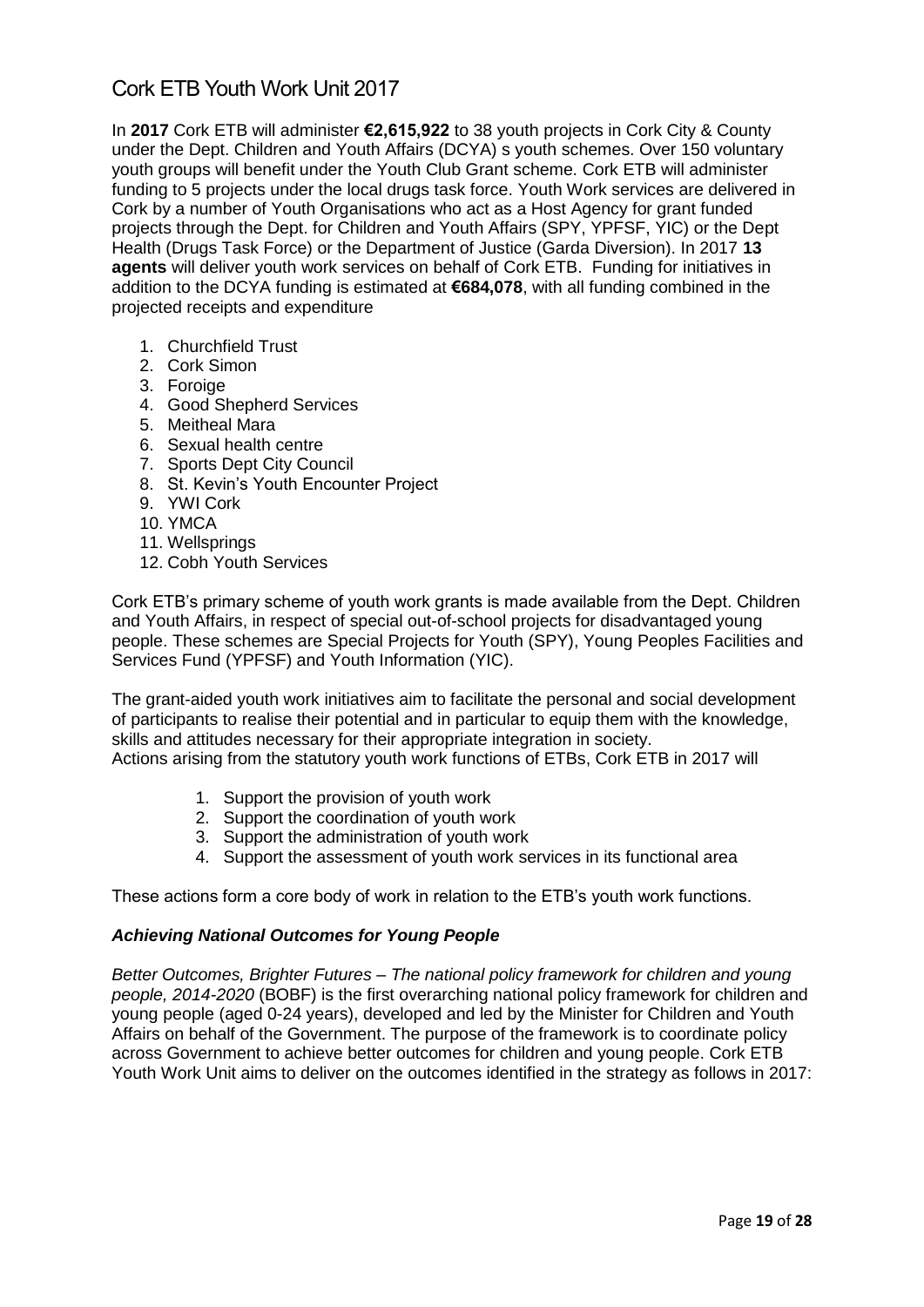| <b>National Outcomes</b>                                                 | Cork ETB will deliver on<br>the National Outcomes<br>through the following<br>initiatives in 2017 | <b>Local 2017 Outcomes</b>                                                                                                                                                   |
|--------------------------------------------------------------------------|---------------------------------------------------------------------------------------------------|------------------------------------------------------------------------------------------------------------------------------------------------------------------------------|
| Active and Healthy                                                       | Cork City Youth Marathon<br>Challenge                                                             | Up to 100 young people will engage in<br>a fun 5km event<br>In excess of 20 youth teams will<br>participate in the marathon challenge.                                       |
|                                                                          | Local & Regional Drugs<br><b>Task Force</b>                                                       | Cork ETB will positively & actively<br>engage with the Regional & Local<br>Drugs Task force particularly on the<br>education 7 prevention strand.                            |
| Achieving full<br>potential in all areas<br>of learning &<br>development | <b>ETB Youth Work</b><br><b>Cooperation Hours</b>                                                 | Cork ETB will provide cooperation<br>hours to youth projects under the<br>Special Project for Youth Scheme to<br>support and complement youth work<br>provision in the city. |
| Safe & Protected<br>from Harm                                            | Children Protection &<br>Implementation of<br>Children's First                                    | Cork ETB will ensure implementation<br>of Children's First in all ETB youth<br>work funded centres.                                                                          |
| <b>Economic Security</b><br>& Opportunity                                | Contributing to Local<br><b>Economic &amp; Community</b><br>Plans                                 | Cork ETB will contribute to the LECP<br>plans with respect to the development<br>children's services                                                                         |
| Connected,<br>Respected &<br>Contributing to their<br>World              | Comhairle na nOg                                                                                  | Cork ETB will contribute to the<br>implementation of both the city and<br>county comhairle na nOg programmes<br>in 2017.                                                     |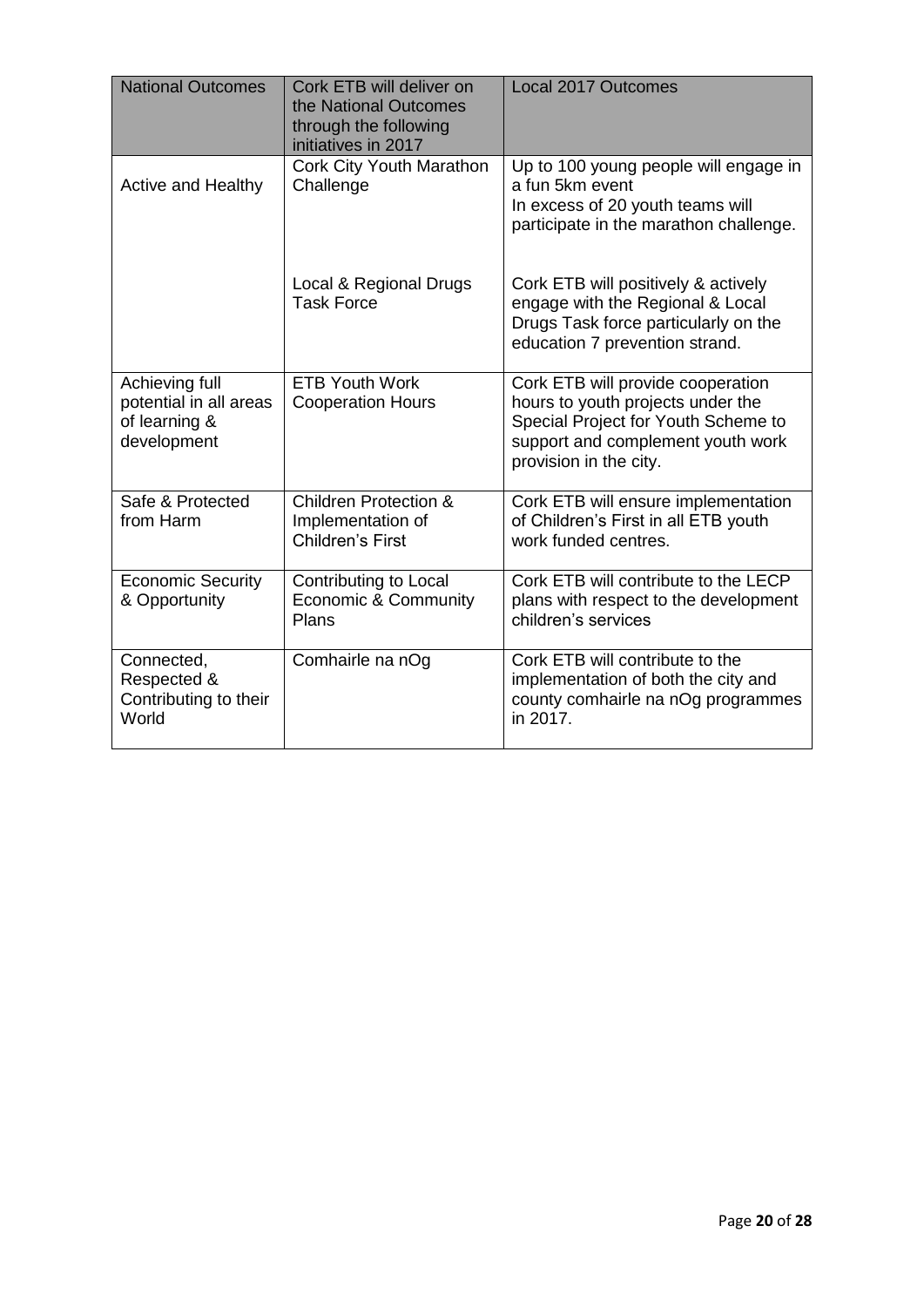# <span id="page-20-0"></span>Community & Adult Education

#### **Community Education**

In 2017 Cork ETB plans to increase the range and volume of programmes leading to certification, primarily at levels 2 and 3 on the NFQ. The development of additional progression opportunities is a key focus for community education provision in 2017.

CETB will continue to be a main partner in Cork's Life Long Learning Festival in 2017, and involvements in 2017 will include engagement across a wider geographical area and the delivery of more taster or initial engagement programmes.

CETB will be engaged with Cork, a Learning City, in its hosting of the  $3<sup>rd</sup>$  UNESCO Learning Cities Conference in September 2017.

#### **Back to Education Initiative**

BTEI 2017 provision will be similar in 2017 to th extent and range of delivery in 2016. Icreased progression outcomes will be the main focus for BTEI programmes in 2017.

#### **Literacy**

Eithin an overall literacy deloivery model for CETB in 2017, the volume of Family Learning activity has been increased. Additional ESOL provision is included in CETB's literacy delivery plan for 2017, to address underlying needs within the non-Irish native speaker population

#### **CETB Adult Guidance**

The Adult Guidance Service will continue to operate in partnership with other agencies and groups to establish the profile of the Service, increasing its role as an integral part of the support infrastructure for adult learning in Cork ETB.

#### **Youthreach**

Monitoring and review of the revised Youthreach curriculum introduced in 2016 to all 12 Youthreach centres, will be ongoing across 2017, along with a multi-tiered approach to improving attendance.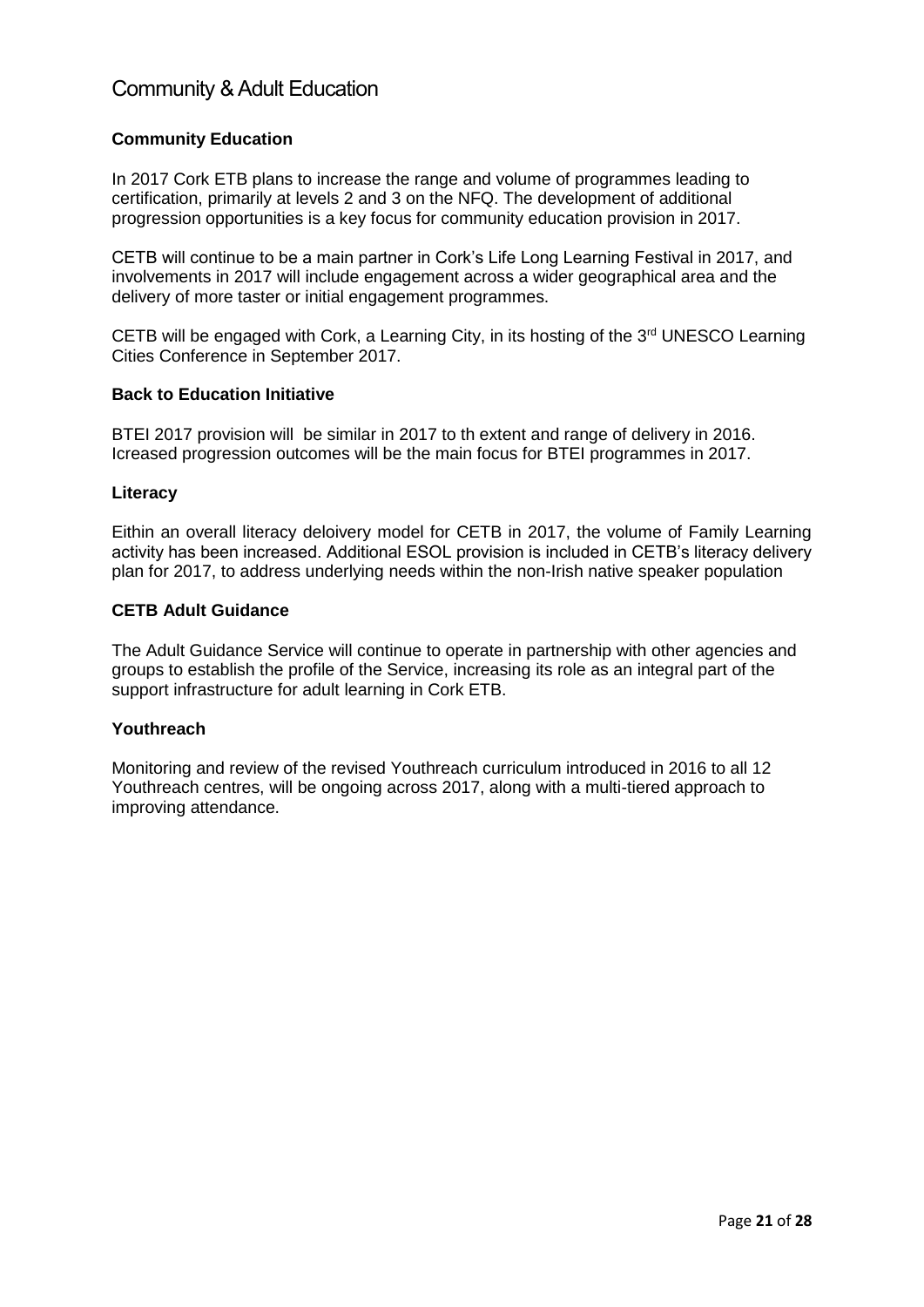# <span id="page-21-0"></span>**Statement of Services – Organisational**

## <span id="page-21-1"></span>Organisation Support

The Organisation is supported by an administrative network, which is located in the Board's Head Office in 21 Lavitts Quay, Cork. This administrative network provides a full range of services to the various strands of the organisation across six main functional areas:

- Human Resources
- Corporate Services
- Legal & Compliance
- Capital & Procurement
- Finance
- $\bullet$  ICT

Within these areas there is a range of expertise covering all aspects of administrative support. A significant level of corporate knowledge has been developed and accrued over time relevant to the services provided, including the legislative and regulatory framework under which ETBs operate.

With the significant growth and expansion of the scheme, and in the context of the limited staff resources at Head Office, staff at all levels and across every discipline will be required to continually engage in a process of workflow and system re-engineering so as to maintain the current level of service.

Some of the key developments in 2017 which will impact the organisation services team include:

#### <span id="page-21-2"></span>Second Level

The Board will open extensions in the following schools during 2017

- Glanmire Community College
- Coláiste An Chraoibhín, Fermoy
- St. Coleman's Community College, Midleton

### <span id="page-21-3"></span>Community National Schools (CNS)

In 2017 work will be undertaken to extend the full range of support services, excluding payroll, which are currently provided by Head Office to ETB Colleges. Teachers and SNA's in the community national schools will continue to be paid their salaries by the Department at its payroll section in Athlone, Co. Westmeath until such time as payroll shared services has been introduced in Cork ETB.

#### <span id="page-21-4"></span>Lansdowne Road Agreement

The impact of improved arrangements under the above national agreement and the application of same remains a challenge to staff in the HR and Finance Department. The complexity and nature of the improvements in terms of implementation are challenging given the restrictive administrative resources available to the Board.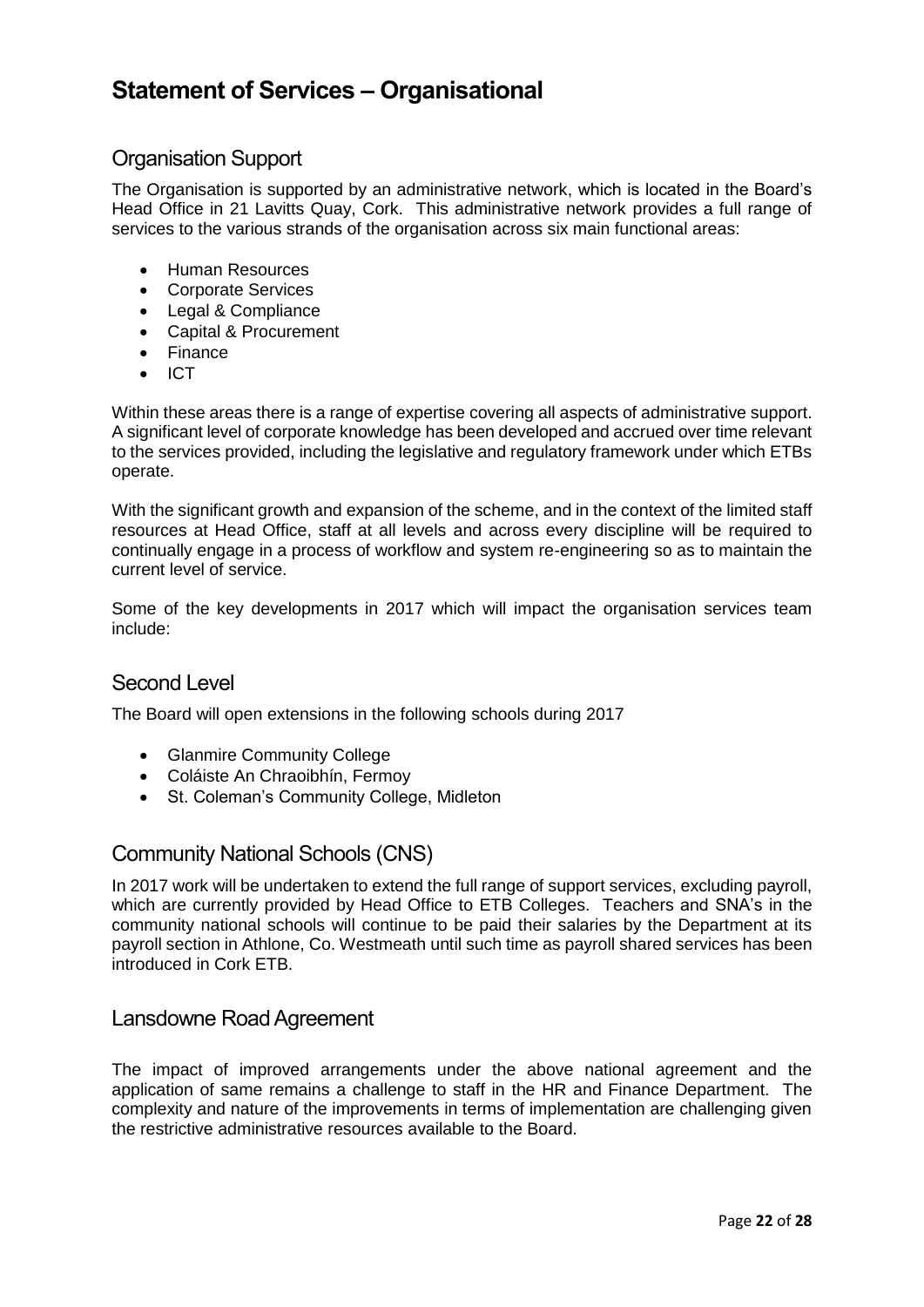## <span id="page-22-0"></span>Shared Services

The establishment of a national shared services framework for ETBs, covering the payroll and finance functions is under development and well advanced. When established it will impact on the current work profile within the Board's finance and HR Department. At present there is no definitive date for the commencement of the national service and in the meantime the full range of financial support will be maintained across the organisation. The use of dual accounting systems across the organisation will continue pending the establishment of the shared service framework.

#### <span id="page-22-1"></span>Finance

The board continues to operate in accordance with regulatory and legislative requirements as well as best practice.

#### <span id="page-22-2"></span>Governance

The new code of practice for governance of ETBs is in place and is being built upon by the review of systems and work practices and the enhancement of the internal control environment.

#### <span id="page-22-3"></span>Risk Management

The risk management strategy continues with appropriate changes being implemented as part of an ongoing review programme. During 2017 a corporate risk register will be published which will incorporate 3 distinct strands, Organisation, Schools and Further Education & Training.

#### <span id="page-22-4"></span>Capital/Building Programme

The capital programme continues to increase in terms of new building projects such as new school extensions etc. and the maintenance and improvement of the Board's existing property portfolio. It remains a challenging environment taking account of the restrictive administrative and technical resources available to the Board.

#### <span id="page-22-5"></span>Lease Management

The management of leases in respect to the number of buildings now leased by the Board continues with emphasis on reviewing current lease arrangements and a drive in 2017 to establish an up to date lease register.

#### <span id="page-22-6"></span>Cooperation with other Patrons

In line with the Education Training Boards Act, 2013 the organisation support team continues to make its services and expertise available to other patron bodies in the form practical and advisory support.

Notwithstanding the recent major change programme the organisation support team has endeavoured to maintain its high standard of support to the expanded organisation, against the backdrop of the public sector embargo on replacement and/or recruitment of staff.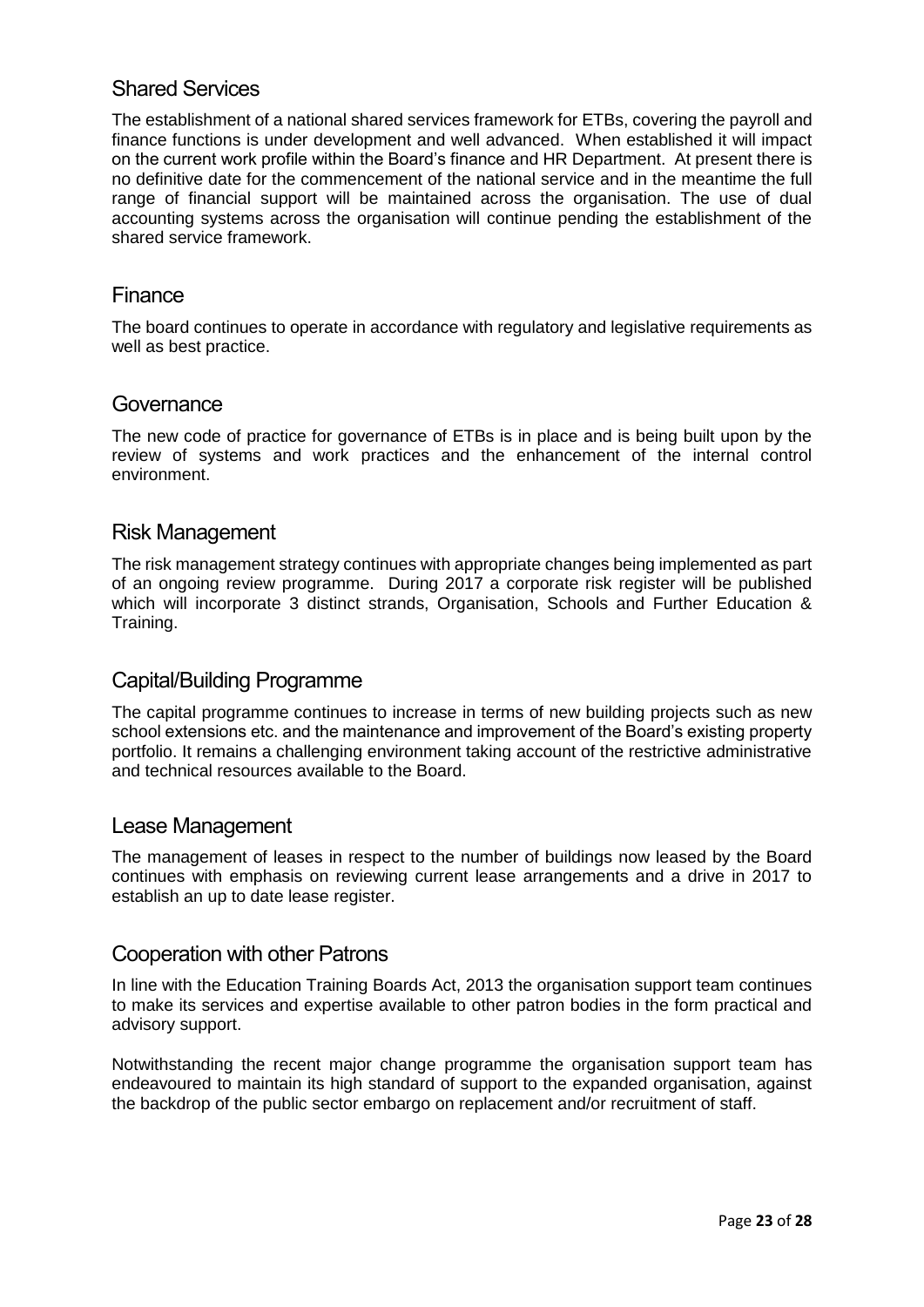# <span id="page-23-0"></span>**Financial Reports**

\*Draft to year ended 2016 in each financial report is based on Cork ETB's unaudited accounts

# <span id="page-23-1"></span>Projected Receipts & Expenditures

|                                               | <b>Projected Year</b><br>ended | *Draft Year ended |
|-----------------------------------------------|--------------------------------|-------------------|
|                                               | 31/12/2017                     | 31/12/2016        |
|                                               | €                              | €                 |
|                                               |                                |                   |
| <b>RECEIPTS</b>                               |                                |                   |
| <b>Schools &amp; Head Office Grants</b>       | 113,050,476                    | 107,932,633       |
| <b>Further Education and Training Grants</b>  | 52,533,857                     | 50,666,745        |
| <b>Student Support Services Grants</b>        | 0                              | 54,633            |
| <b>Youth Services Grants</b>                  | 3,300,000                      | 3,214,506         |
| <b>Agencies &amp; Self-Financing Projects</b> | 9,300,000                      | 8,892,293         |
| Capital                                       | 11,002,653                     | 11,545,266        |
|                                               | 189,186,986                    | 182,853,656       |
|                                               |                                |                   |
| <b>PAYMENTS</b>                               |                                |                   |
| Schools & Head Office                         | 113,583,661                    | 108,352,944       |
| <b>Further Education and Training</b>         | 52,533,857                     | 49,939,364        |
| <b>Student Support Services</b>               | 0                              | 60,293            |
| <b>Youth Services</b>                         | 3,300,000                      | 3,226,288         |
| <b>Agencies &amp; Self-Financing Projects</b> | 9,000,000                      | 8,631,850         |
| Capital                                       | 11,002,653                     | 11,809,024        |
|                                               | 189,420,171                    | 182,019,763       |
|                                               |                                |                   |
| Cash Surplus / (Deficit) For Period           | (233, 185)                     | 333,893           |

**Note: Further Education & Training projections includes new apprenticeships & projects with bids under negotiation as well as the PLC enhanced capitation / non pay collected from students**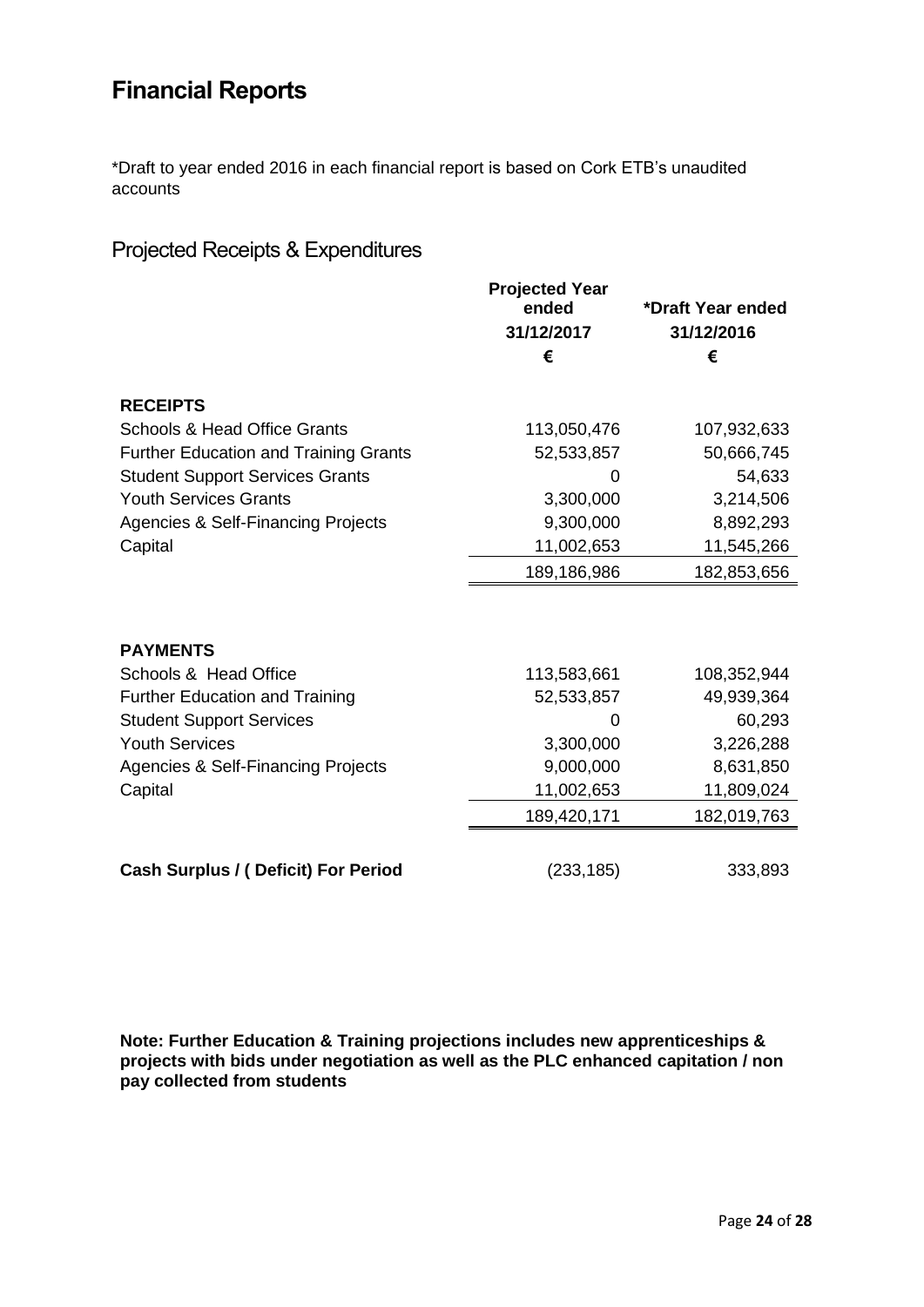#### **Projected Year ended \*Draft Year ended 31/12/2017 31/12/2016 € € Instruction** 94,717,227 91,027,462 Administration 5,446,427 5,037,232 **Maintenance** 3,075,578 2,829,496 103,239,232 98,894,190 Administration 1,800,000 2,347,519 Maintenance 2,600,000 2,041,629 **Instruction** 2,000,000 1,592,673 6,400,000 5,981,821 **ASSOCIATED PROGRAMMES** School Services Support Fund 1,440,519 1,482,179 School Completion Programme 690,000 692,034 Deis Grant & Home School Liaison 212,000 155,437 Exam Supervision 365,000 269,968 Book Grant 322,764 310,913 Junior Certificate School Programme 26,760 60,136 Transition Year 137,560 141,908 Foreign Language Assistant 20,000 20,430 Leaving Cert Applied (Per Capita) 41,223 22,328 Traveller Capitation 14,271 17,665 JCSP Grants 16,000 16,603 Special Class Grant 3,500 3,576

# <span id="page-24-0"></span>Main Scheme Schools and Head Office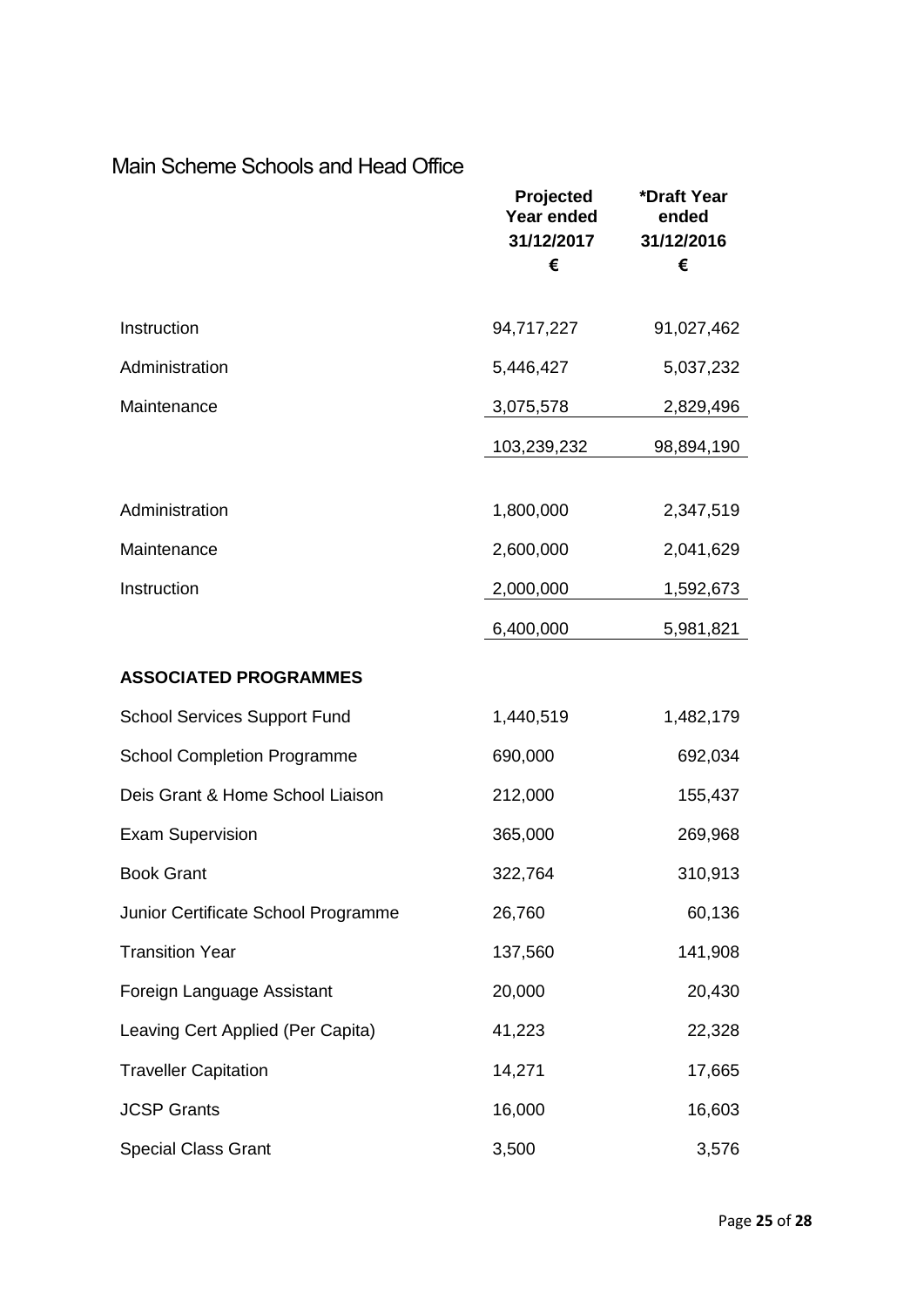| Total                                  | 113,583,661 | 108,352,944 |
|----------------------------------------|-------------|-------------|
|                                        | 3,944,429   | 3,476,933   |
| <b>Community National Schools</b>      | 50,000      | 77,912      |
| Home/School Community Links            |             | 27,418      |
| School Development Planning Initiative |             | 286         |
| <b>Special Equipment Grant</b>         | 40,000      | 44,975      |
| <b>Special Needs Grant</b>             | 500         | 265         |
| <b>ICT Infrastructure Grant</b>        | 390,999     | 12,662      |
| New School Start Up Grant              | 20,000      | 237         |
| <b>Bus Escort Grant</b>                | 125,000     | 123,064     |
| Physics, Chemistry, and Science        | 21,333      | 17,620      |
| <b>Inservice Courses</b>               | 7,000       | 6,735       |

#### **Note: Following not in DES Letter - received separately from DES and based on estimates from previous years**

| Total                              | 1,310,000 |
|------------------------------------|-----------|
| Foreign Language Assistant Grant   | 20,000    |
| New School Start Up Grant          | 20,000    |
| <b>Community National Schools</b>  | 50,000    |
| <b>Special Equipment Grant</b>     | 40,000    |
| <b>Bus Escort Grant</b>            | 125,000   |
| <b>Exam Supervision</b>            | 365,000   |
| <b>School Completion Programme</b> | 690,000   |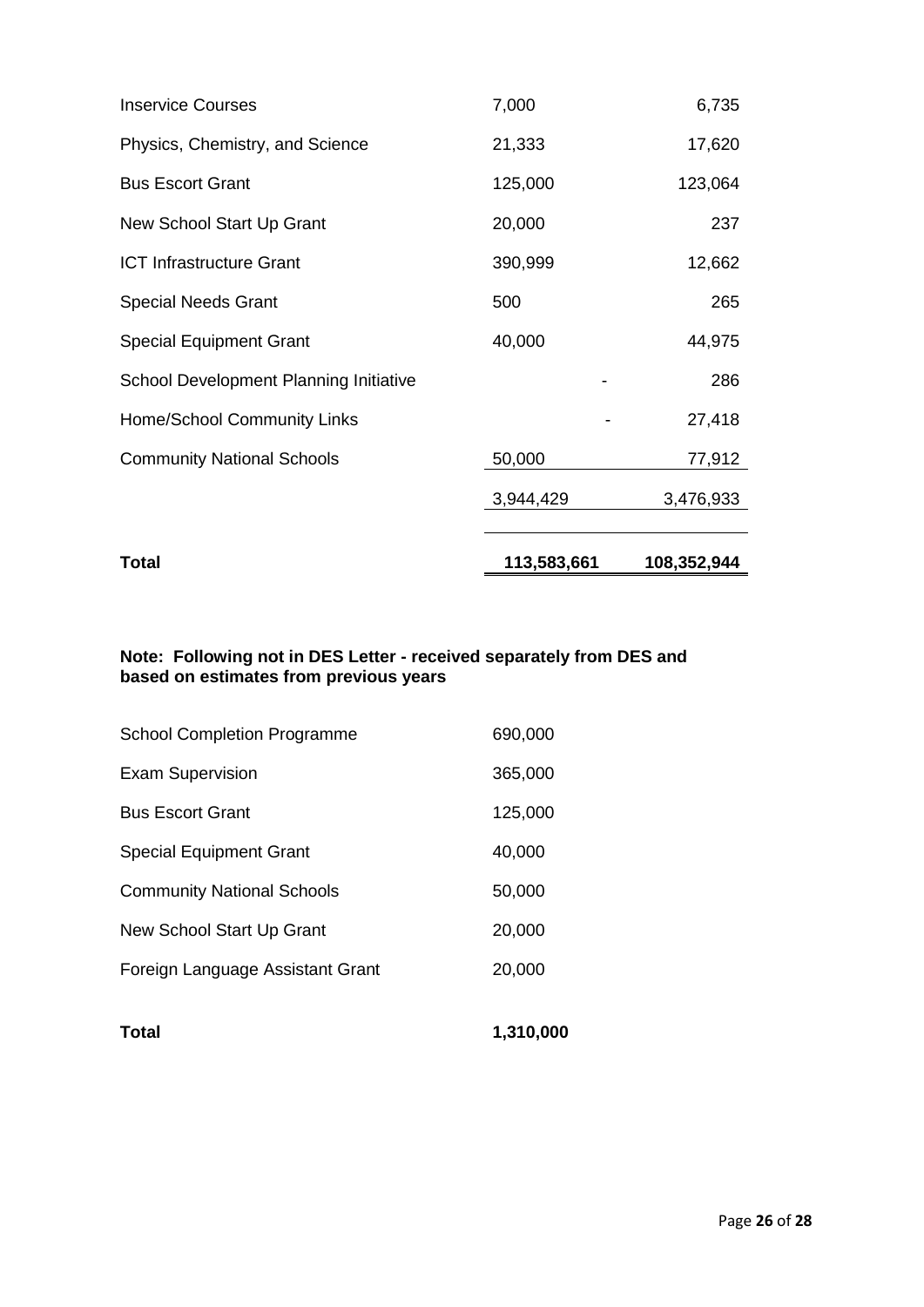# <span id="page-26-0"></span>Further Education and Training

|                                                         | Projected    | *Draft     |
|---------------------------------------------------------|--------------|------------|
| <b>FURTHER EDUCATION AND TRAINING PAYMENTS</b>          | Year ended   | Year ended |
|                                                         | 31/12/2017   | 31/12/2016 |
| <b>Further Education</b>                                | €            | €          |
| Youthreach                                              | 6,767,342    | 6,741,953  |
| <b>VTOS</b>                                             | 3,904,841    | 3,831,216  |
| <b>Back to Education Initiative</b>                     | 1,435,487    | 1,435,487  |
| <b>Innovation Fund</b>                                  | 613,446      | 613,446    |
| <b>Adult Literacy</b>                                   | 3,498,340    | 3,441,442  |
| <b>Adult Education Guidance Service</b>                 | 460,000      | 431,714    |
| <b>Youthreach Special Education Needs</b>               | 58,500       | 44,475     |
| <b>PLC Rent</b>                                         | 200,000      | 175,811    |
| PLC Enhanced Capitation/PLC Non Pay                     | 786,000      | 701,161    |
| <b>FE Facilities Upgrade</b>                            | 750,000      | 569,161    |
| <b>Locally Devised Assessments</b>                      | 455,458      | 455,458    |
| National Association of VTOS Co-ordinators              | 9,600        | 12,850     |
| Continuing Professional Development YR and VTOS         | 47,903       | 47,903     |
| <b>Quality Framework</b>                                | 30,000       | 27,317     |
| <b>Adult Guidance</b>                                   | 96,323       | 96,323     |
| <b>QQI External Authenticators</b>                      | 120,000      | 115,397    |
| <b>Breacadh</b>                                         | 2,500        | 0          |
| Advocacy                                                | 52,000       | 49,672     |
| Refugee Programme                                       | 90,000       | 58,697     |
| <b>Cork City Partnership Prison</b>                     | 0            | 16,353     |
|                                                         | 19,377,740   | 18,865,836 |
| <b>Training</b>                                         |              |            |
| <b>Bridging Foundation &amp; Skills Training</b>        | 4,359,385    | 5,518,344  |
| <b>Operating Costs</b>                                  | 6,807,526    | 6,761,036  |
| Traineeships                                            | 2,397,701    | 1,429,588  |
| <b>Specialist Training Providers (STP)</b>              | 5,382,304    | 5,091,059  |
| <b>Community Training Centres</b>                       | 2,027,555    | 2,137,535  |
| <b>Local Training Initiatives</b>                       | 3,429,531    | 3,847,346  |
| Apprenticeship                                          | 7,306,790    | 5,592,179  |
| <b>Evening Courses</b>                                  | 353,130      | 564,740    |
| New Apprenticeship & Projects (Bid - under negotiation) | 1,090,300    | 0          |
| On-Line/Blended Learning/Library                        | 1,895        | 131,701    |
|                                                         | 33, 156, 117 | 31,073,528 |
|                                                         |              |            |
| <b>Total</b>                                            | 52,533,857   | 49,939,364 |